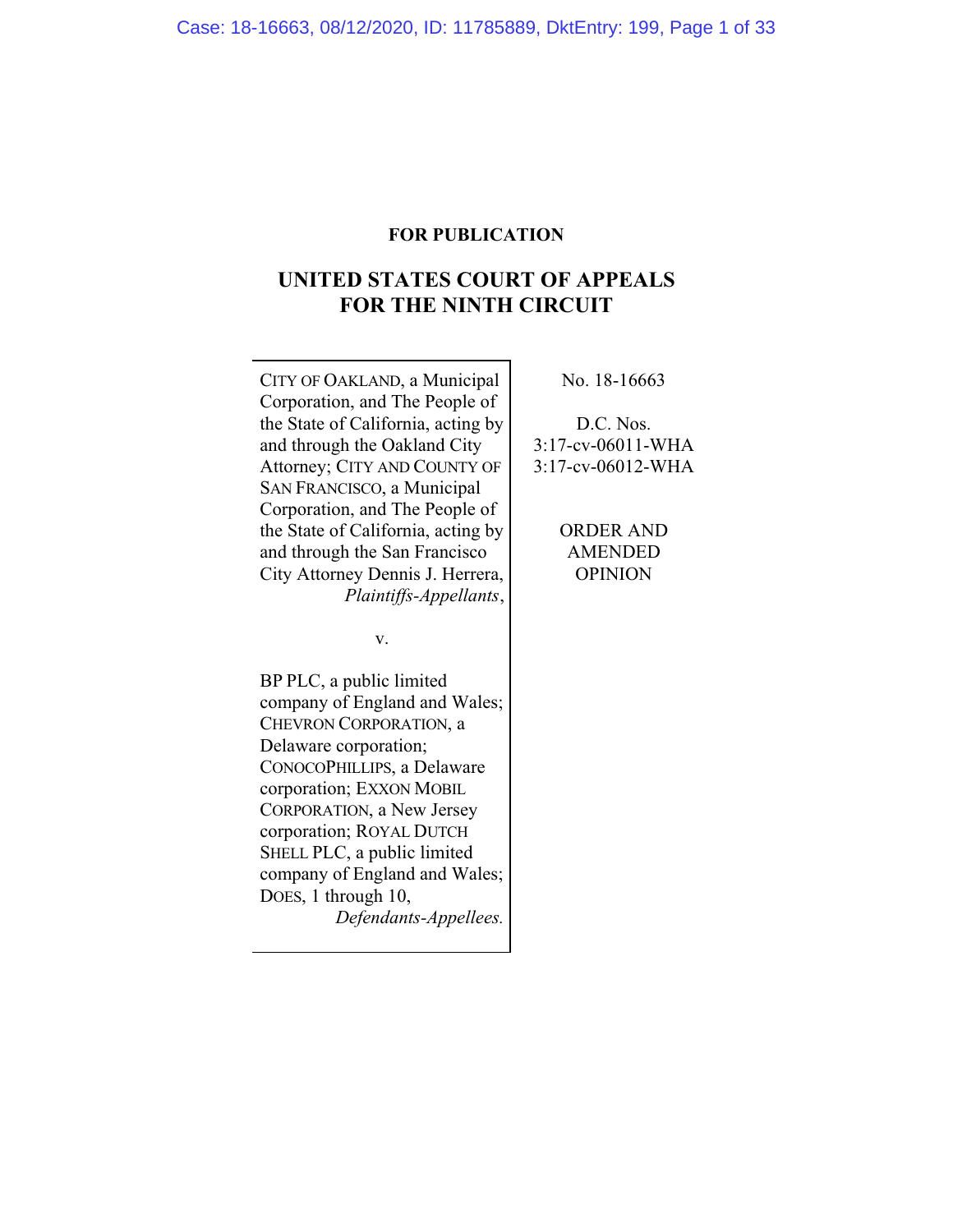Appeal from the United States District Court for the Northern District of California William Alsup, District Judge, Presiding

Argued and Submitted February 5, 2020 Pasadena, California

> Filed May 26, 2020 Amended August 12, 2020

Before: Sandra S. Ikuta, Morgan Christen, and Kenneth K. Lee, Circuit Judges.

> Order; Opinion by Judge Ikuta

# **SUMMARY\***

# **Removal/Subject-Matter Jurisdiction**

The panel vacated the district court's judgment and order denying defendants' motion to remand cases to the state court from which they had been removed on the ground that plaintiffs' claim arose under federal law, and remanded for the district court to consider whether there was an alternative basis for subject-matter jurisdiction.

The City of Oakland and the City and County of San Francisco filed complaints in California state court asserting

**<sup>\*</sup>** This summary constitutes no part of the opinion of the court. It has been prepared by court staff for the convenience of the reader.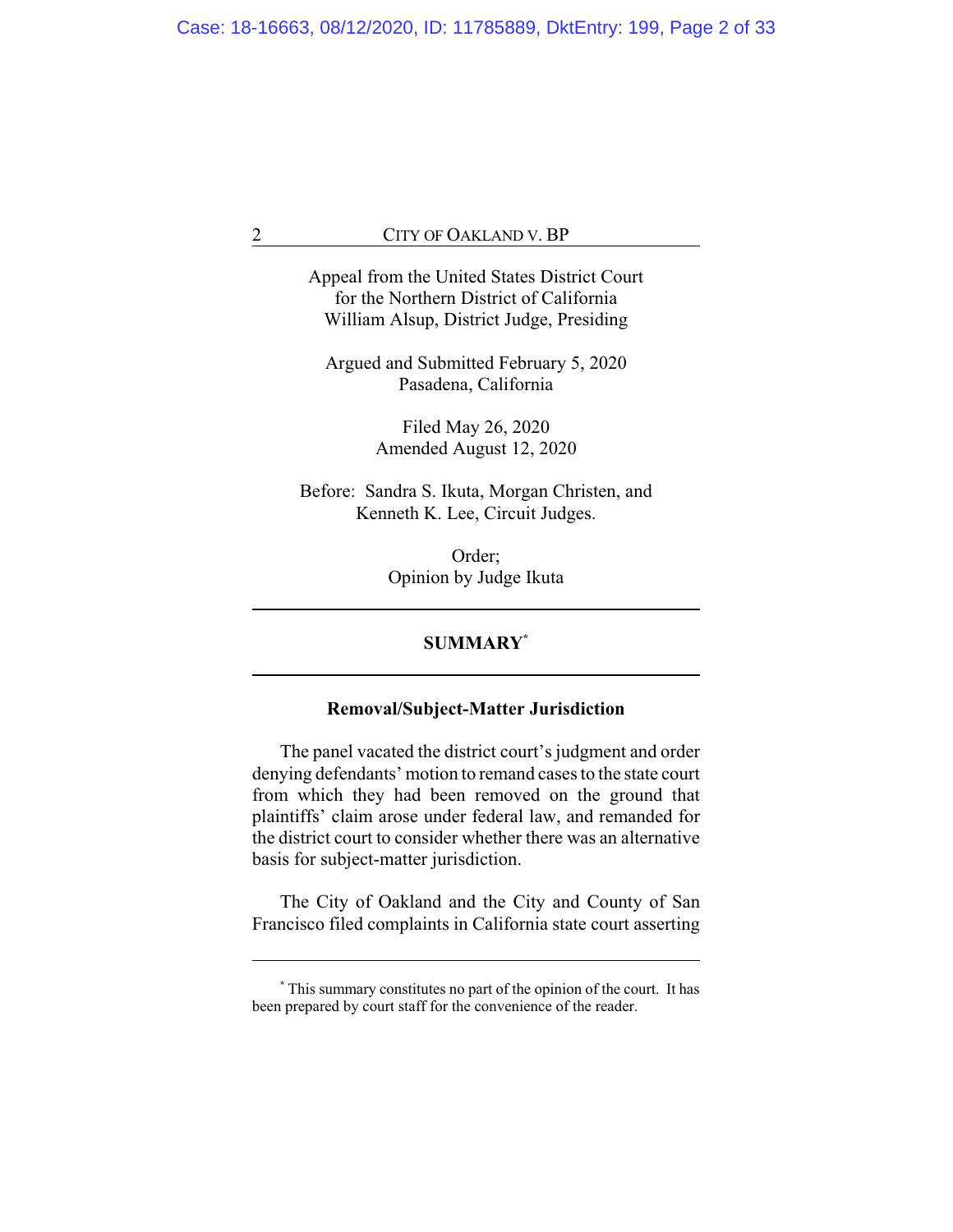a California public-nuisance claim against five energy companies arising from the role of fossil fuel products in global warming. The complaints sought an order of abatement requiring the energy companies to fund a climate change adaptation program for the cities. The energy companies removed the complaints to federal court, identifying seven grounds for subject-matter jurisdiction, including that the cities' public-nuisance claim was governed by federal common law. The district court denied the cities' motion to remand the cases to state court, holding that it had federal-question jurisdiction under 28 U.S.C. § 1331 because the cities' claim was "necessarily governed by federal common law." The cities amended their complaints to include a federal nuisance claim. The district court dismissed for failure to state a claim, and it dismissed four defendants for lack of personal jurisdiction.

Considering the pleadings filed at the time of removal, the panel held that the state-law public-nuisance claim did not arise under federal law for purposes of § 1331. The panel explained that there is an exception to the well-pleaded complaint rule for a claim that arises under federal law because federal law is a necessary element of the claim. This exception applies when a federal issue is necessarily raised, actually disputed, substantial, and capable of resolution in federal court without disrupting the federal-state balance approved by Congress. The panel concluded that this exception did not apply because the state-law claim for public nuisance failed to raise a substantial federal question. A second exception, referred to as the "artful-pleading doctrine," allows removal where federal law completely preempts a state-law claim. The panel concluded that this exception did not apply because the state-law claim was not completely preempted by the Clean Air Act.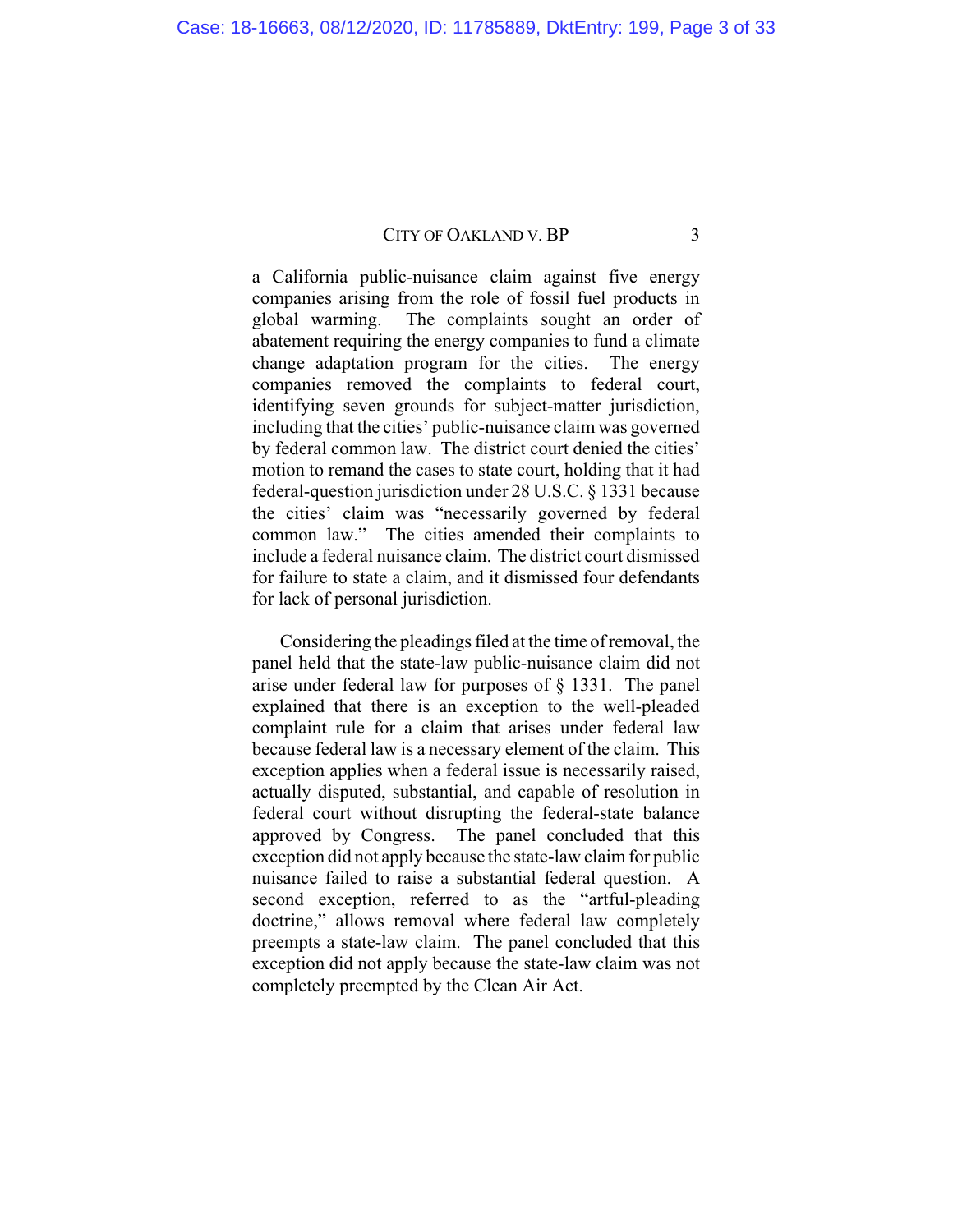The panel further held that the cities cured any subjectmatter jurisdiction defect by amending their complaints to assert a claim under federal common law. Thus, at the time the district court dismissed the cities' complaints, there was subject-matter jurisdiction. Nonetheless, the panel held that it could not affirm the district court's dismissals if there was not subject-matter jurisdiction at the time of removal. The panel concluded that the cities did not waive their argument in favor of remand by amending their complaints. The panel also rejected the energy companies' argument that any impropriety with respect to removal could be excused by considerations of finality, efficiency, and economy. The panel agreed with the Fifth Circuit that a dismissal for failure to state a claim, unlike a grant of summary judgment or judgment after trial, is generally insufficient to forestall an otherwise proper remand.

The panel remanded the cases to the district court to determine if there was an alternative basis for jurisdiction.

## **COUNSEL**

Michael Rubin (argued), Barbara J. Chisholm, Rebecca Moryl Lee, and Corinne F. Johnson, Altshuler Berzon LLP, San Francisco, California; Victor M. Sher and Matthew K. Edling, Sher Edling LLP, San Francisco, California; Barbara J. Parker, City Attorney; Maria Bee, Special Counsel; Erin Bernstein, Supervising Attorney; Malia McPherson, Deputy; Office of the City Attorney, Oakland, California; Dennis J. Herrera, City Attorney; Ronald P. Flynn, Chief Deputy; Yvonne R. Meré, Chief, Complex Litigation; Matthew D. Goldberg and Robb W. Kapla, Deputies; City Attorney's Office, San Francisco, California; for Plaintiffs-Appellants.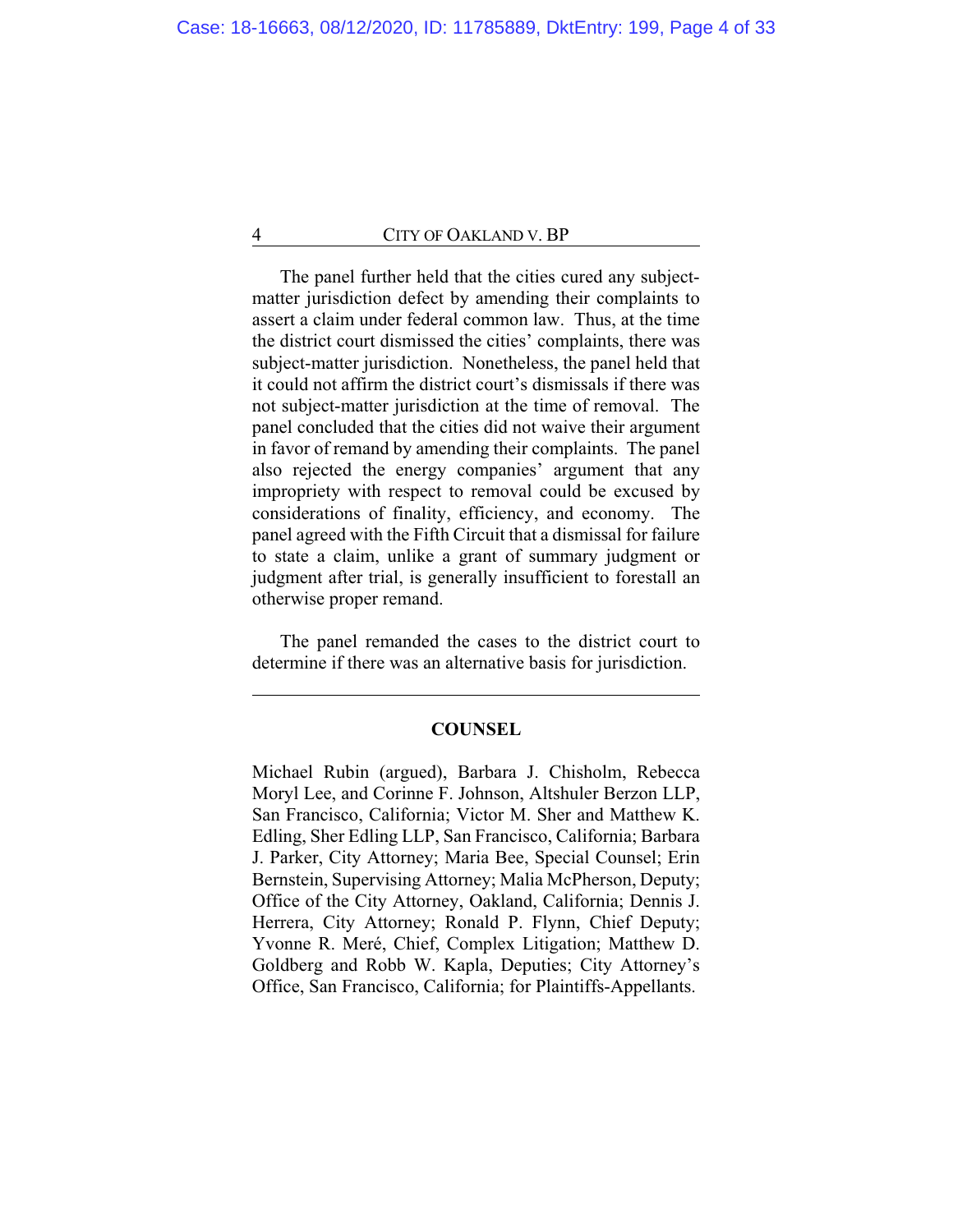Theodore J. Boutrous, Jr. (argued), Andrea E. Neuman, and William E. Thomson, Gibson Dunn & Crutcher LLP, Los Angeles, California; Joshua S. Lipshutz, Gibson Dunn & Crutcher LLP, San Francisco, California; Neal S. Manne, Johnny W. Carter, Erica Harris, and Steven Shepard, Susman Godfrey LLP, Houston, Texas; Herbert J. Stern and Joel M. Silverstein, Stern & Kilcullen LLC, Florham Park, New Jersey; Andrea E. Neuman and William E. Thomson, Gibson Dunn & Crutcher LLP, Los Angeles, California; Joshua S. Lipshutz and Thomas G. Hungar, Gibson Dunn & Crutcher LLP, Washington, D.C.; Neal S. Manne, Johnny W. Carter, Erica Harris, and Steven Shepard, Susman Godfrey LLP, Houston, Texas; Herbert J. Stern and Joel M. Silverstein, Stern & Kilcullen LLC, Florham Park, New Jersey; for Defendant-Appellee Chevron Corporation.

Kannon K. Shanmugam (argued), Paul Weiss Rifkind Wharton & Garrison LLP, Washington, D.C.; Theodore V. Wells Jr., Daniel J. Toal, and Jaren Janghorbani, Paul Weiss Rifkind Wharton & Garrison LLP, New York, New York; M. Randall Oppenheimer and Dawn Sestito, O'Melveny & Myers LLP, Los Angeles, California; for Defendant-Appellant Exxon Mobil Corporation.

Daniel B. Levin, Munger Tolles & Olson LLP, Los Angeles, California; Jerome C. Roth and Elizabeth A. Kim, Munger Tolles & Olson LLP, San Francisco, California; David C. Frederick and Brendan J. Crimmins, Kellogg Hansen Todd Figel & Frederick P.L.L.C., Washington, D.C.; for Defendant-Appellee Royal Dutch Shell PLC.

Jonathan W. Hughes, Arnold & Porter Kaye Scholer LLP, San Francisco, California; Matthew T. Heartney and John D. Lombardo, Arnold & Porter Kaye Scholer LLP, Los Angeles,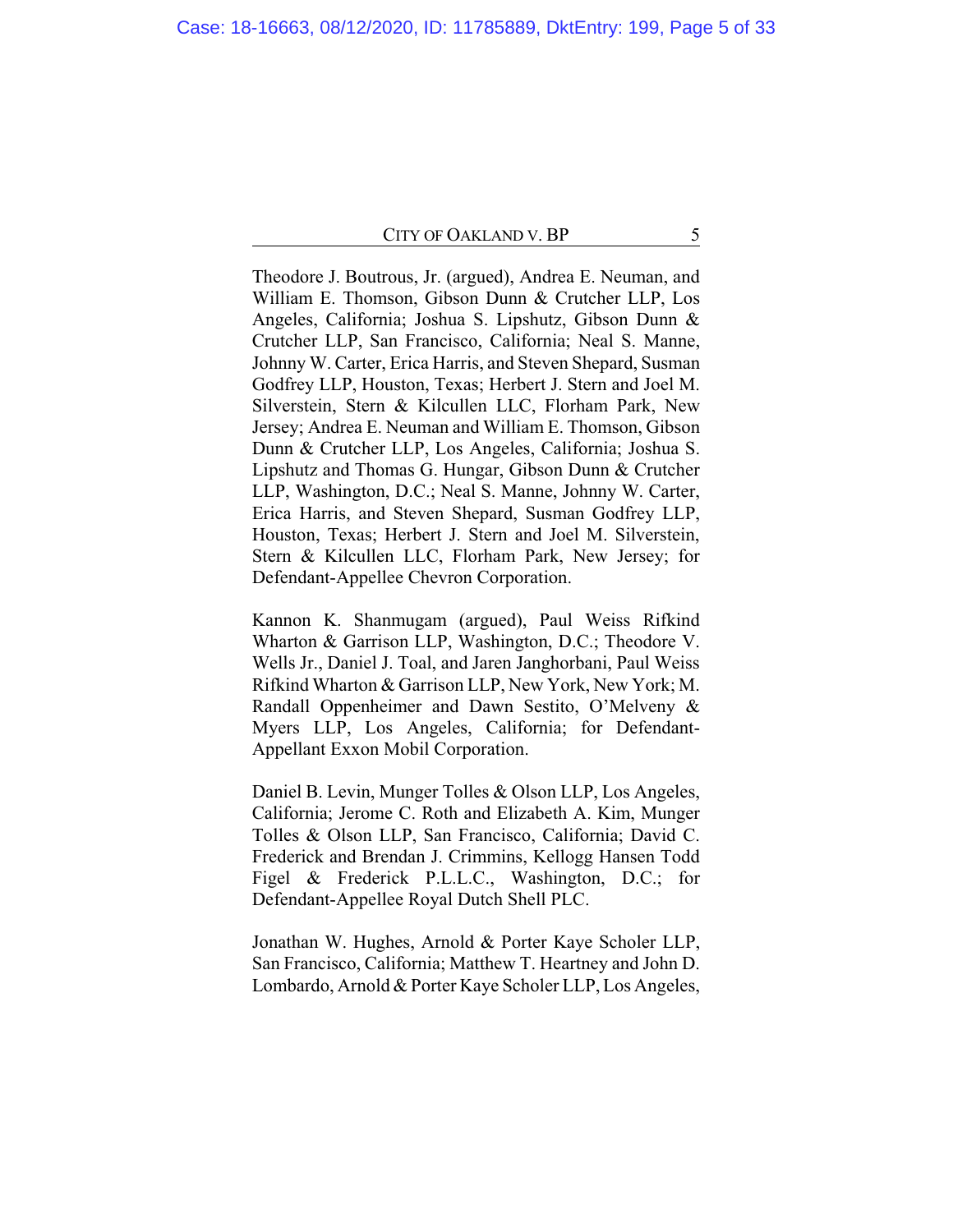California; Philip H. Curtis and Nancy Milburn, Arnold Porter Kaye Scholer LLP, New York, New York; for Defendant-Appellee for BP PLC.

Sean C. Grimsley and Jameson R. Jones, Bartlit Beck LLP, Denver, Colorado; Megan R. Nishikawa and Nicholas A. Miller-Stratton, King & Spalding LLP, San Francisco, California; Tracie J. Renfroe and Carol M. Wood, King & Spalding LLP, Houston, Texas; for Defendant-Appellant ConocoPhillips.

Jonathan Brightbill (argued) and Eric Grant, Deputy Assistant Attorneys General; Robert J. Lundman, R. Justin Smith, and Christine W. Ennis, Trial Attorneys; Environment and Natural Resources Division, United States Department of Justice, Washington, D.C.; for Amicus Curiae United States.

Michael Burger, Morningside Heights Legal Services, Inc., New York, New York, for Amici Curiae National League of Cities, U.S. Conference of Mayors, and International Municipal Lawyers Association.

Michael R. Lozeau and Richard T. Drury, Lozeau Drury LLP, Oakland, California, for Amici Curiae Conflict of Laws and Foreign Relations Law Scholars.

Gerson H. Smoger, Smoger & Associates P.C., Dallas, Texas; Robert S. Peck, Center for Constitutional Litigation P.C., Washington, D.C.; for Amici Curiae Senators Sheldon Whitehouse, Dianne Feinstein, Richard Blumenthal, Mazie K. Hirono, Edward J. Markey, and Kamala D. Harris.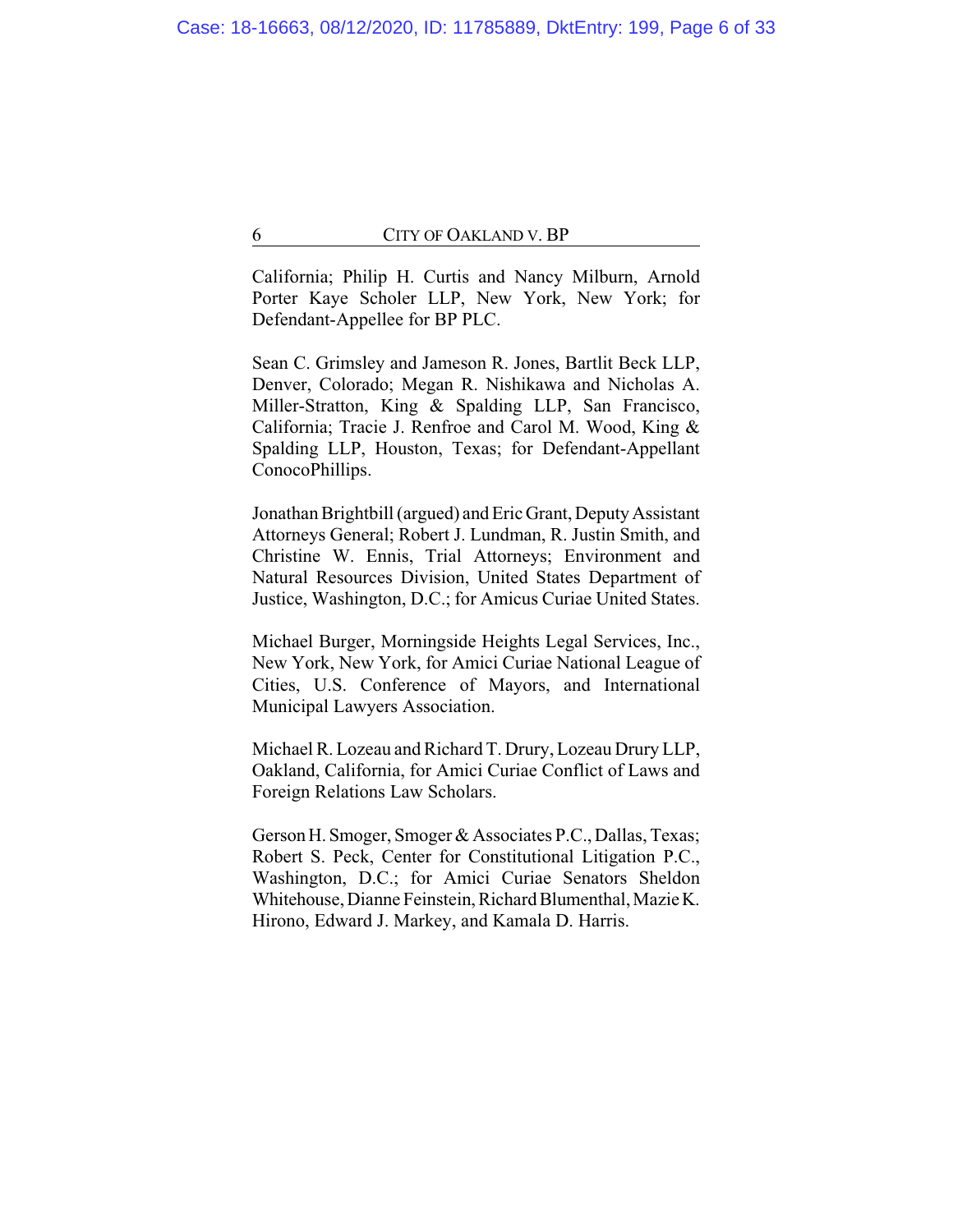Seth Davis, Berkeley, California; Ruthanne M. Deutsch and Hyland Hunt, Deutsch Hunt PLLC, Washington, D.C.; for Amici Curiae Legal Scholars.

John W. Keker, Matthew Werdegar, and Dan Jackson, Keker Van Nest & Peters LLP, San Francisco, California; Harold Hongju Koh and Conor Dwyer Reynolds, Rule of Law Clinic, Yale LawSchool,New Haven, Connecticut; for Amici Curiae Former U.S. Government Officials.

James R. Williams, County Counsel; Greta S. Hansen, Chief Assistant County Counsel; Laura S. Trice, Lead Deputy County Counsel; Tony LoPresti, Deputy County Counsel; Office of County Counsel, County of Santa Clara, San José, California; for Amicus Curiae California State Association of Counties.

Daniel P. Mensher and Alison S. Gaffney, Keller Rohrback L.L.P., Seattle, Washington, for Amici Curiae Robert Brulle, Center for Climate Integrity, Justin Farrell, Benjamin Franta, Stephan Lewandowsky, Naomi Oreskes, Geoffrey Supran, and Union of Concerned Scientists.

Kenneth L. Adams, Adams Holcomb LLP, Washington, D.C.; William A. Rossbach, Rossbach Law PC, Missoula, Montana; for Amici Curiae Mario J. Molina, Michael Oppenheimer, Bob Kopp, Friederike Otto, SusanneC.Moser, Donald J. Wuebbles, Gary Griggs, Peter C. Frumhoff, and Kristina Dahl.

Ian Fein, Natural Resources Defense Council, San Francisco, California; Peter Huffman, Natural Resources Defense Council, Washington, D.C.; for Amicus Curiae Natural Resources Defense Council.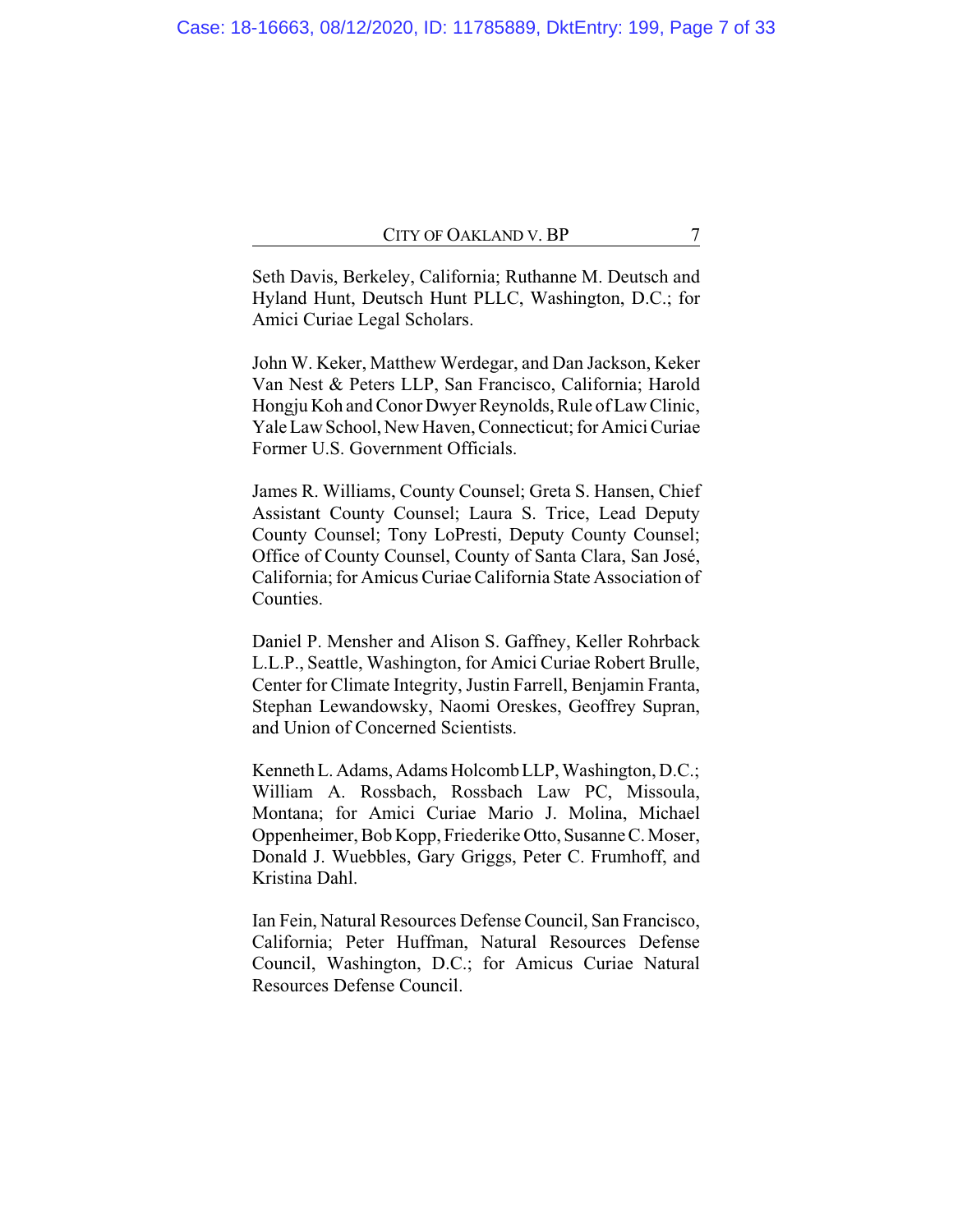Xavier Becerra, Attorney General; Sally Magnani, Senior Assistant Attorney General; David A. Zonana, Supervising Deputy Attorney General; Erin Ganahl and Heather Leslie, Deputy Attorneys General; Attorney General's Office, Sacramento, California; William Tong, Brian E. Frosh, Keith Ellison, Gurbir S. Grewal, Letitia James, EllenF. Rosenblum; Peter F. Neronha, Thomas J. Donovan Jr., Robert W. Ferguson, and Karl A. Racine, Attorneys General; for Amici Curiae States of California, Connecticut, Maryland, Minnesota, New Jersey, New York, Oregon, Rhode Island, Vermont, and Washington, and the District of Columbia.

Steven P. Lehotsky, Michael B. Schon, and Jonathan D. Urick, U.S. Chamber Litigation Center, Washington, D.C.; Peter D. Keisler, C. Frederick Beckner III, Ryan C. Morris, and Tobias S. Loss-Eaton, Sidley Austin LLP, Washington, D.C.; Zachary D. Tripp and Lauren E. Morris, Weil Gotshal & Manges LLP, Washington, D.C.; Sarah M. Sternlieb, Weil Gotshal & Manges LLP, New York, New York; for Amicus Curiae Chamber of Commerce of the United States of America.

Corbin K. Barthold and Cory L. Andrews, Washington Legal Foundation, Washington, D.C., for Amicus Curiae Washington Legal Foundation.

Philip S. Goldberg and Christopher E. Appel, Shook Hardy & Bacon LLP, Washington, D.C.; Linda E. Kelly and Peter C. Tolsdorf, Manufacturers' Center for Legal Action, Washington, D.C.; for Amicus Curiae National Association of Manufacturers.

Curtis T. Hill, Jr., Attorney General; Thomas M. Fisher, Solicitor General; Kian J. Hudson, Deputy Solicitor General;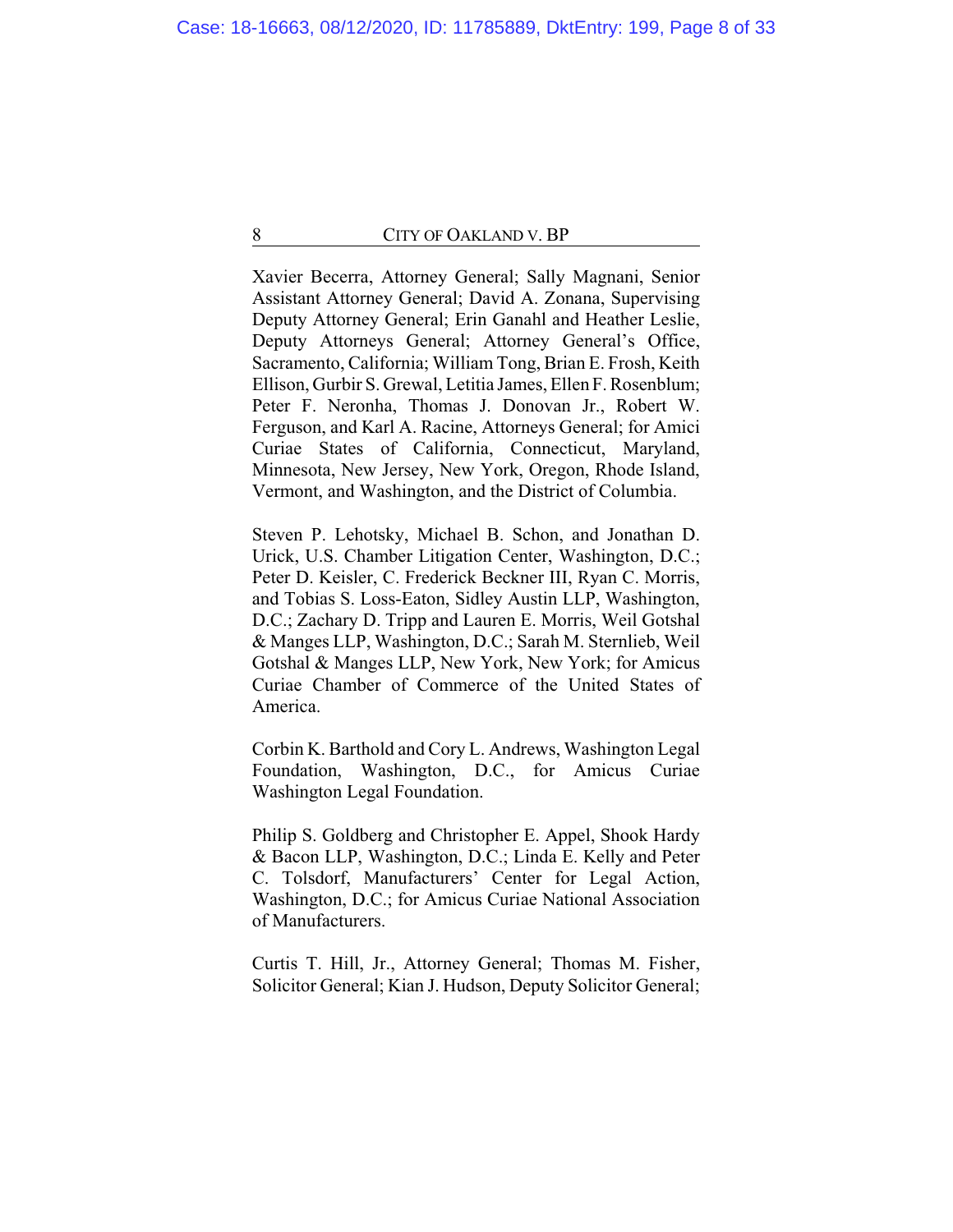Julia C. Payne and Robert Rowlett, Deputy Attorneys General; Office of the Attorney General, Indianapolis, Indiana; Steve Marshall, Kevin G. Clarkson, Leslie Rutledge, Christopher M. Carr, Derek Schmidt, Jeff Landry, Eric Schmitt, Tim Fox, Doug Peterson, Wayne Stenehjem, Dave Yost, Mike Hunter, Alan Wilson, Jason R. Ravnsborg, Ken Paxton, Sean Reyes, Patrick Morrissey, and Bridget Hill, Attorneys General; for Amici Curiae States of Indiana, Alabama, Alaska, Arkansas, Georgia, Kansas, Louisiana, Missouri, Montana, Nebraska, North Dakota, Ohio, Oklahoma, South Carolina, South Dakota, Texas, Utah, West Virginia, and Wyoming.

Raymond A. Cardozo and David J. de Jesus, Reed Smith LLP, San Francisco,California; Richard A. Epstein, Chicago, Illinois; for Amici Curiae Professors Richard A. Epstein, Jason Scott Johnston, and Henry N. Butler.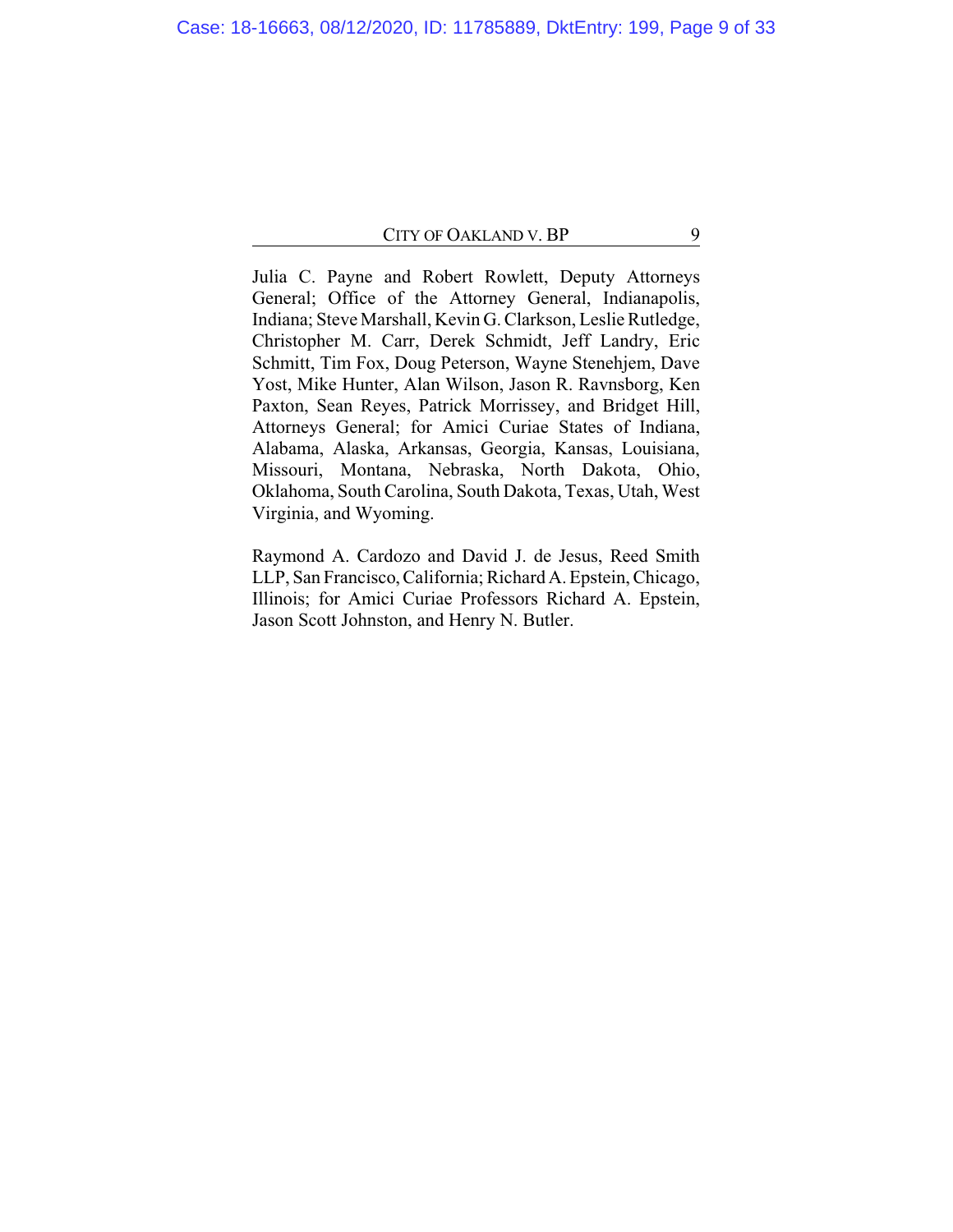## **ORDER**

The opinion filed on May 26, 2020, appearing at 960 F.3d 570 (9th Cir. 2020), is amended as follows:

At page 585, footnote 12, replace:

<The district court requested supplemental briefing on how the concept of the "'navigable waters of the United States'... relates to the removal jurisdiction issue in th[e] case." As the Cities pointed out, however, the Energy Companies waived any argument related to admiralty jurisdiction by not invoking it in their notices of removal. *See* 28 U.S.C. § 1446(a) (notice of removal must "contain[] a short and plain statement of the grounds for removal"); *ARCO*, 213 F.3d at 1117 (notice of removal "cannot be amended to add a separate basis for removal jurisdiction after the thirty day period" (citation omitted)); *O'Halloran*, 856 F.2d at 1381 (same). Thus, the district court should confine its analysis to the bases for jurisdiction asserted in the notices of removal.>

# with

<The Energy Companies identified six alternate bases for subject-matter jurisdiction in their notices of removal. *See supra* note 2. On appeal, the Energy Companies identified admiralty jurisdiction, 28 U.S.C. § 1333, as a seventh alternate basis for jurisdiction. As the Cities point out, however, the Energy Companies waived any argument related to admiralty jurisdiction by not invoking it in their notices of removal. *See* 28 U.S.C. § 1446(a) (notice of removal must "contain[] a short and plain statement of the grounds for removal"); *ARCO*, 213 F.3d at 1117 (notice of removal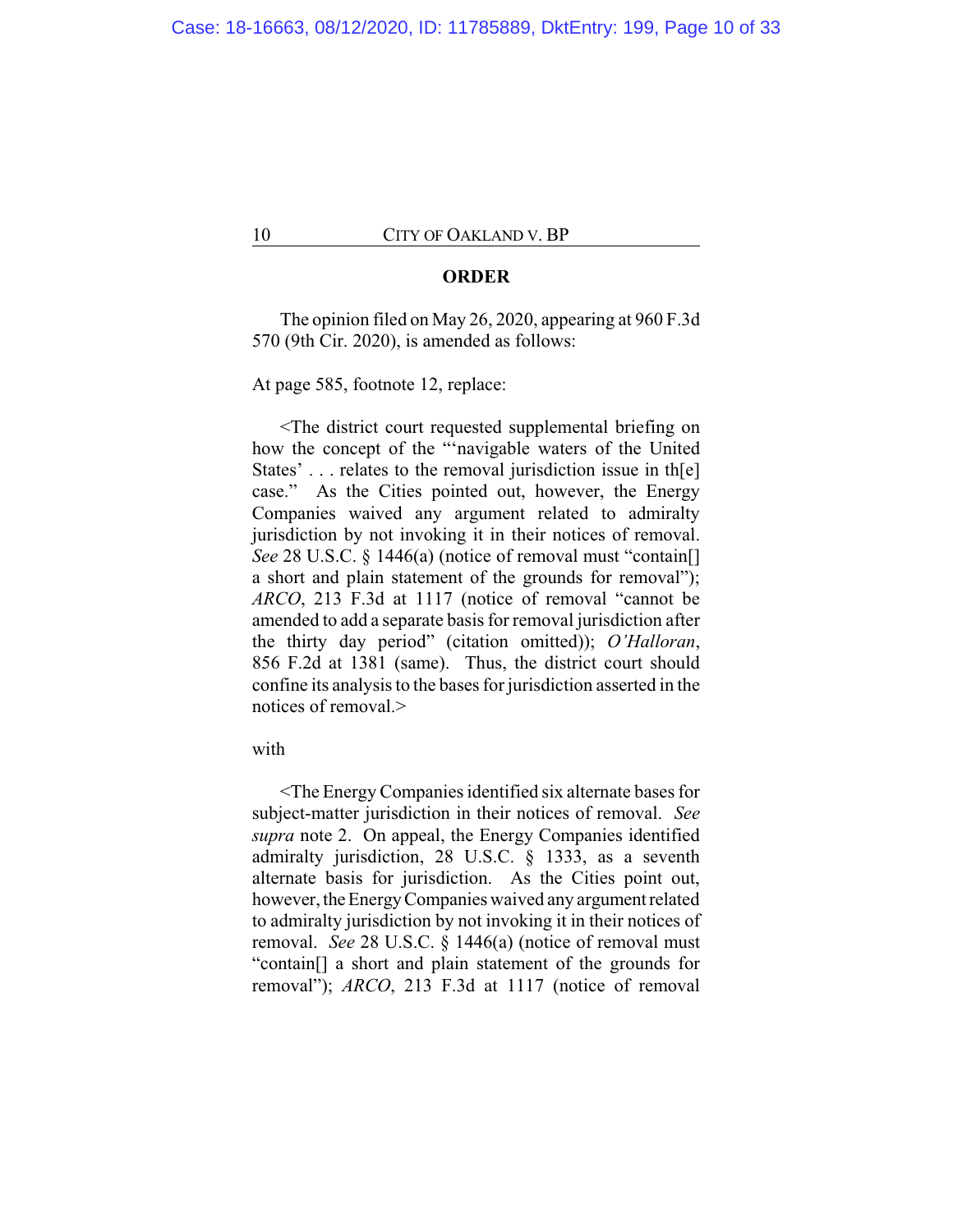"cannot be amended to add a separate basis for removal jurisdiction after the thirty day period" (citation omitted)); *O'Halloran*, 856 F.2d at 1381 (same). Because the deadline for amending the notices of removal has passed, the Energy Companies may not rely on admiralty jurisdiction as a basis for removal on remand. Moreover, the Energy Companies' related argument that there is federal-question jurisdiction, 28 U.S.C. § 1331, because "the instrumentality of the alleged harm is the navigable waters of the United States," fails for the reasons set forth in Part II, *supra*.>

\*\*\*

With this amendment, the panel has unanimously voted to deny Defendants-Appellees' Petition for Panel Rehearing and/or Rehearing En Banc (ECF No. 175).

The full court has been advised of the Petition for Panel Rehearing and/or Rehearing En Banc, and no Judge has requested a vote on whether to rehear the matter en banc. Fed. R. App. P. 35.

The Petition for Panel Rehearing and/or Rehearing En Banc is **DENIED**. No further petitions for rehearing or rehearing en banc may be filed.

# **OPINION**

IKUTA, Circuit Judge:

Two California cities brought actions in state court alleging that the defendants' production and promotion of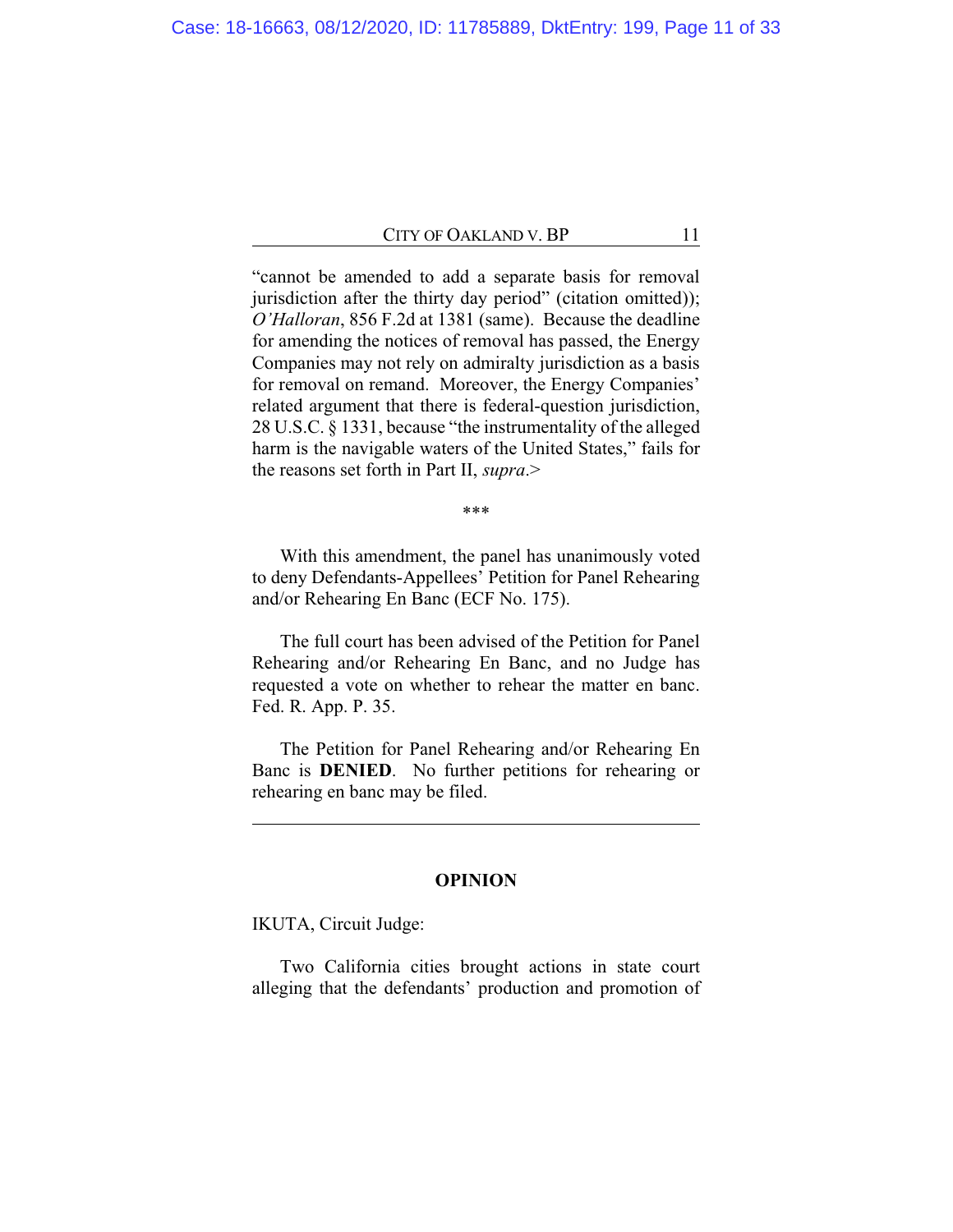fossil fuels is a public nuisance under California law, and the defendants removed the complaints to federal court. We hold that the state-law claim for public nuisance does not arise under federal law for purposes of 28 U.S.C. § 1331, and we remand to the district court to consider whether there was an alternative basis for subject-matter jurisdiction.

I

In September 2017, the city attorneys for the City of Oakland and the City and County of San Francisco filed complaints in California state court asserting a California public-nuisance claim against five of the world's largest energy companies: BP p.l.c., Chevron Corporation, ConocoPhillips, Exxon Mobil Corporation, and Royal Dutch Shell plc.<sup>1</sup> The complaints claim that the defendants are liable for causing or contributing to a public nuisance under California law. *See* Cal. Civ. Code §§ 3479, 3480, 3491, 3494; Cal. Civ. Proc. Code § 731. We refer to the plaintiffs collectively as the "Cities" and to the defendants collectively as the "Energy Companies."

According to the complaints, the Energy Companies' "production and promotion of massive quantities of fossil fuels" caused or contributed to "global warming-induced sea level rise," leading to coastal flooding of low-lying shorelines, increased shoreline erosion, salt-water impacts on the Cities' wastewater treatment systems, and interference with stormwater infrastructure, among other injuries. The

**<sup>1</sup>** Under California law, a city attorney may bring an action to abate a public nuisance "in the name of the people of the State of California," Cal. Civ. Proc. Code § 731, and so the complaints were brought in the name of the people of the State of California, acting by and through the city attorneys of Oakland and San Francisco.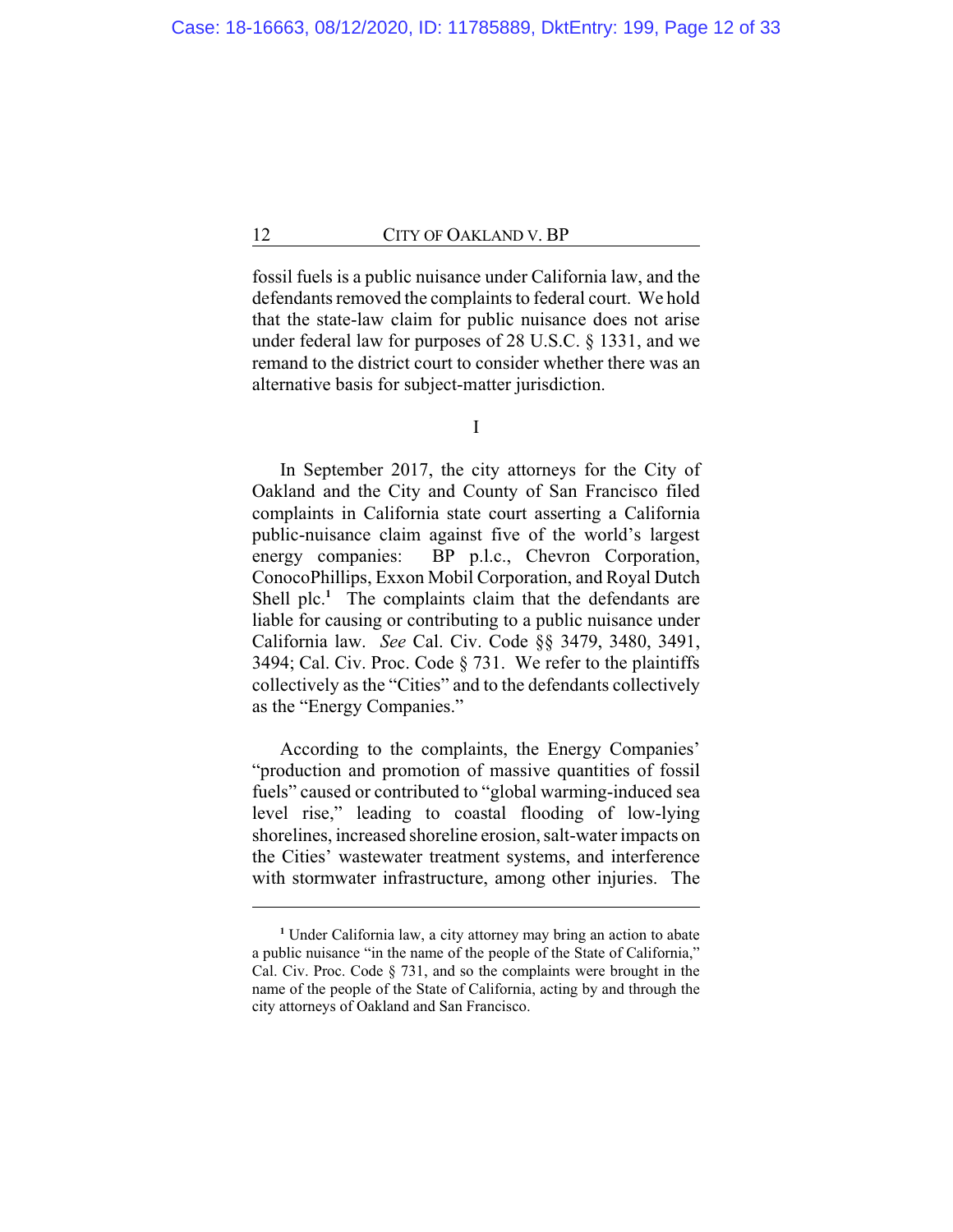complaints further allege that the Cities are incurring costs to abate these harms and expect the injuries will become more severe over the next 80 years. Accordingly, the Cities seek an order of abatement requiring the Energy Companies to fund a "climate change adaptation program" for Oakland and San Francisco "consisting of the building of sea walls, raising the elevation of low-lying property and buildings and building such other infrastructure as is necessary for [the Cities] to adapt to climate change."

In October 2017, the Energy Companies removed the Cities' complaints to federal court. The Energy Companies identified seven different grounds for subject-matter jurisdiction in their notices of removal, including that the Cities' public-nuisance claim was governed by federal common law because the claim implicates "uniquely federal interests."**<sup>2</sup>** After removal, the cases were assigned to the same district judge, Judge William H. Alsup.**<sup>3</sup>**

**<sup>3</sup>** Other cities and counties in California filed similar cases against the Energy Companies and a number of other energy companies. Those cases were filed in California state court and removed to federal court, where they were assigned to Judge Vince G. Chhabria. Judge Chhabria remanded those cases to state court based on a lack of subject-matter jurisdiction. *See Cty. of San Mateo v. Chevron Corp.*, 294 F. Supp. 3d 934, 939 (N.D. Cal. 2018). We resolve the appeal from that remand order in a concurrently filed opinion. *See Cty. of San Mateo v. Chevron Corp.*,

**<sup>2</sup>** The notice of removal also asserted that the complaints are removable because the Cities' claim: (1) raises disputed and substantial federal issues, *see Grable & Sons Metal Prods., Inc v. Darue Eng'g & Mfg.*, 545 U.S. 308 (2005); (2) is "completely preempted" by federal law; (3) arises out of operations on the outer Continental Shelf, *see* 43 U.S.C. § 1349(b); (4) implicates actions that the Energy Companies took "pursuant to a federal officer's directions," see 28 U.S.C. § 1442(a)(1); (5) arose on "federal enclaves"; and (6) is related to bankruptcy cases, *see* 28 U.S.C. §§ 1334(b), 1452(a).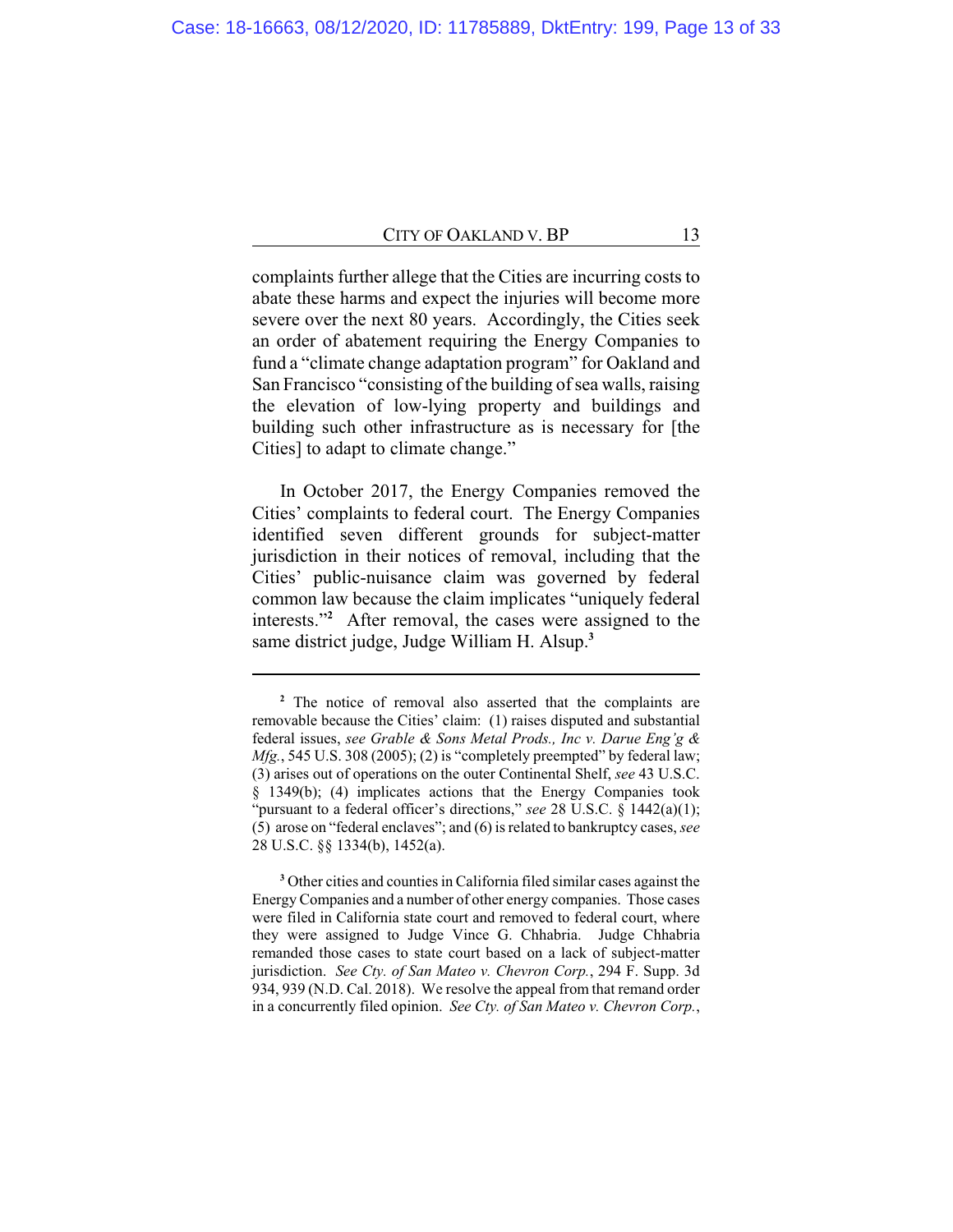The Cities moved to remand the cases to state court on the ground that the district court lacked subject-matter jurisdiction. The district court denied the motion, concluding that it had federal-question jurisdiction under 28 U.S.C. § 1331 because the Cities' claim was "necessarily governed by federal common law." The district court reasoned that the Cities' public-nuisance claim raised issues relating to "interstate and international disputes implicating the conflicting rights of States or . . . relations with foreign nations" and that these issues had to be resolved pursuant to a uniform federal standard.

In response to the district court's ruling, the Cities amended their complaints to include a public-nuisance claim under federal common law.**<sup>4</sup>** The amended complaints stated that the federal claim was added "to conform to the [district court's] ruling" and that the Cities "reserve[d] all rights with respect to whether jurisdiction [is] proper in federal court." The Energy Companies moved to dismiss the amended complaints.

In June 2018, the district court held that the amended complaints failed "to state a claim upon which relief can be granted." Fed. R. Civ. P. 12(b)(6). The district court first determined that it would be inappropriate to extend federal common law to provide relief because "federal courts should exercise great caution before fashioning federal common law in areas touching on foreign affairs," and the Cities' claims

<sup>—</sup> F.3d — (9th Cir. 2020).

**<sup>4</sup>** The Cities added the City of Oakland and the City and County of San Francisco as plaintiffs because federal law, unlike California law, does not allow a city attorney to bring a public-nuisance action in federal court in the name of the people of the State of California.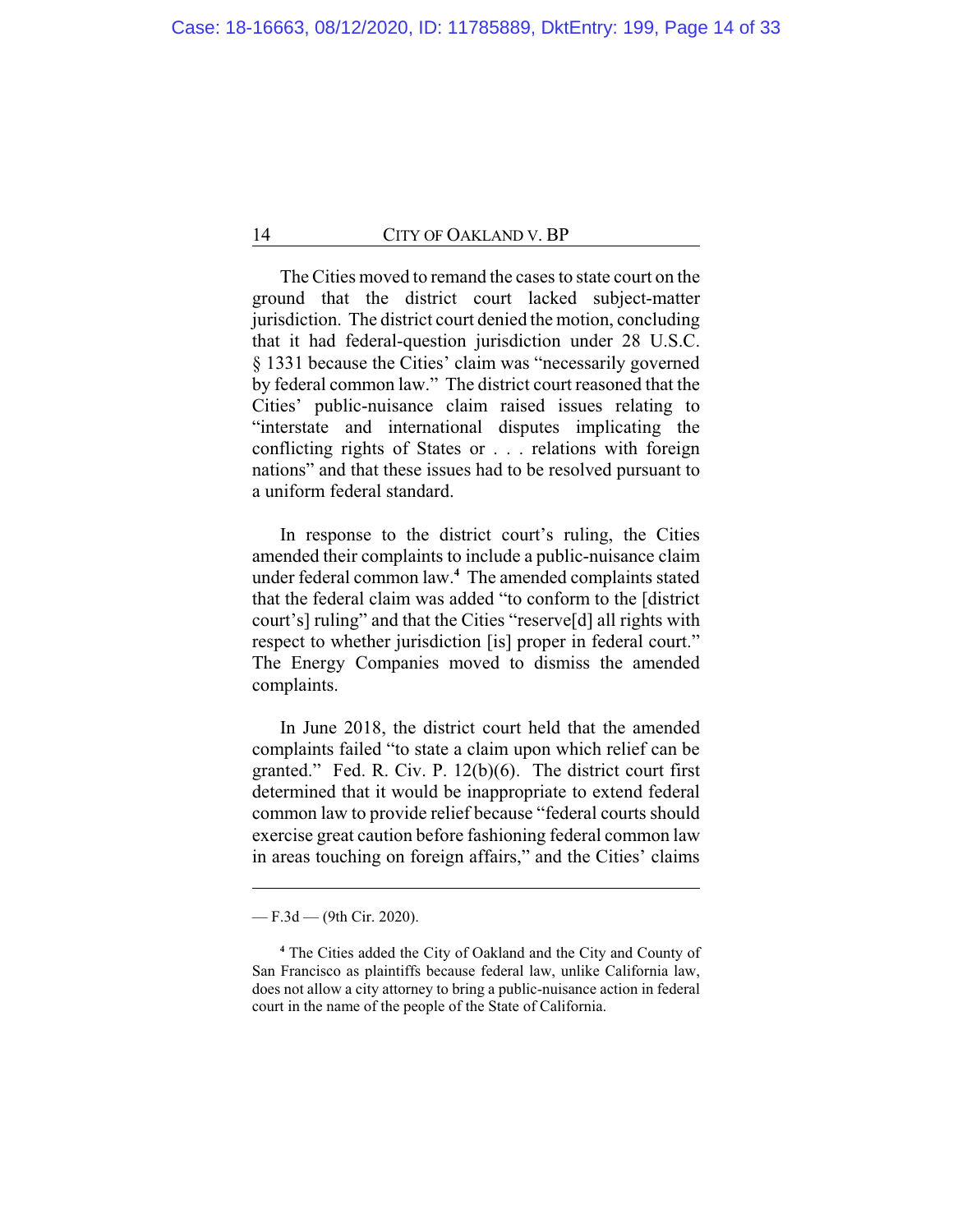"implicate[d] the interests of countless governments, both foreign and domestic." The district court then dismissed the state-law claim on the ground that it "must stand or fall under federal common law." The district court therefore dismissed the amended complaints for failure to state a claim. On the same day, the district court requested a joint statement from the parties regarding whether it was necessary to reach the pending motions to dismiss for lack of personal jurisdiction. *See* Fed. R. Civ. P. 12(b)(2). After BP, ConocoPhillips, Exxon, and Shell requested a ruling on the issue, the district court ruled that it lacked personal jurisdiction over those defendants and dismissed them. The district court then entered judgments in favor of the Energy Companies and against the Cities.

The Cities appeal the denial of their motions to remand, the dismissal of their complaints for failure to state a claim, and the district court's personal-jurisdiction ruling. We have jurisdiction under 28 U.S.C. § 1291. We review questions of statutory construction and subject-matter jurisdiction de novo. *Ritchey v. Upjohn Drug Co.*, 139 F.3d 1313, 1315 (9th Cir. 1998). "[S]tatutes extending federal jurisdiction . . . are narrowly construed so as not to reach beyond the limits intended by Congress." *Phillips v. Osborne*, 403 F.2d 826, 828 (9th Cir. 1968).

## II

We first consider the Cities' argument that the district court erred in determining that it had federal-question jurisdiction under 28 U.S.C. § 1331. In undertaking this analysis, we consider only "the pleadings filed at the time of removal without reference to subsequent amendments."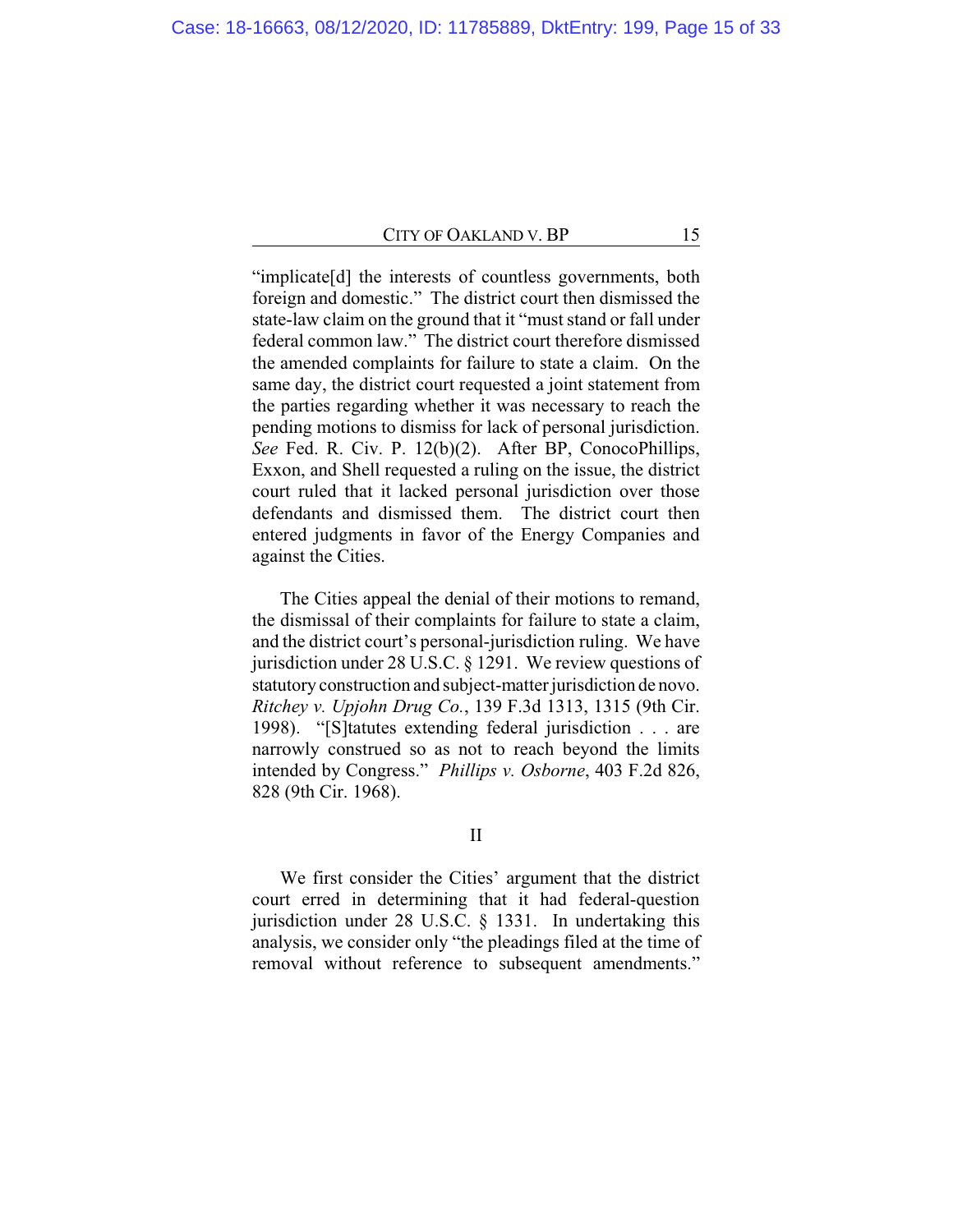*Provincial Gov't of Marinduque v. Placer Dome, Inc.*, 582 F.3d 1083, 1085 n.1 (9th Cir. 2009) (citation omitted).

## A

Federal-question jurisdiction stems from a congressional enactment, 28 U.S.C. § 1331, which provides that "[t]he district courts shall have original jurisdiction of all civil actions arising under the Constitution, laws, or treaties of the United States." The scope of this statutory grant of jurisdiction is a matter of congressional intent, and the Supreme Court has determined that Congress conferred "a more limited power" than the full scope of judicial power accorded in the Constitution. *Merrell Dow Pharm. Inc. v. Thompson*, 478 U.S. 804, 807 (1986).**<sup>5</sup>** The general rule, referred to as the "well-pleaded complaint rule," is that a civil action arises under federal law for purposes of § 1331 when a federal question appears on the face of the complaint. *Caterpillar Inc. v. Williams*, 482 U.S. 386, 392 (1987). Because federal jurisdiction "depends solely on the plaintiff's claims for relief and not on anticipated defenses to those claims," *ARCO Envtl. Remediation, L.L.C. v. Dep't of Health & Envtl. Quality of Mont.*, 213 F.3d 1108, 1113 (9th Cir. 2000), "a case may *not* be removed to federal court on the basis of a federal defense, including the defense of preemption, even if the defense is anticipated in the plaintiff's

**<sup>5</sup>** Article III of the Constitution provides that "[t]he judicial Power shall extend to all Cases, in Law and Equity, arising under this Constitution, the Laws of the United States, and Treaties made, or which shall be made, under their Authority." U.S. Const. art. III, § 2. "[T]he constitutional meaning of 'arising under' may extend to all cases in which a federal question is 'an ingredient' of the action." *Merrell Dow Pharm.*, 478 U.S. at 807 (quoting *Osborn v. Bank of U.S.*, 22 U.S. (9 Wheat.) 738, 823 (1824)).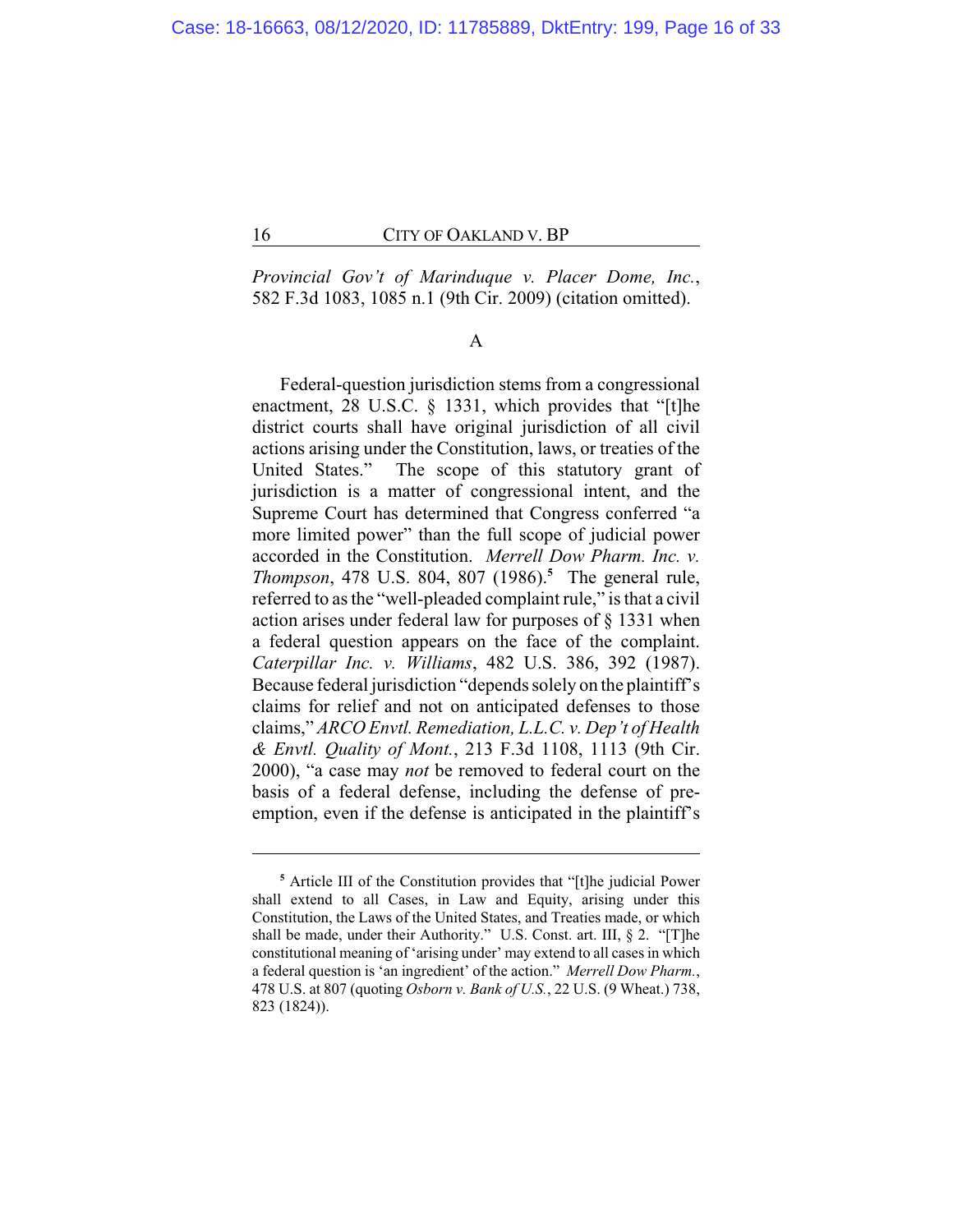complaint, and even if both parties concede that the federal defense is the only question truly at issue," *Caterpillar*, 482 U.S. at 393. Therefore, as the "master of the claim," the plaintiff can generally "avoid federal jurisdiction by exclusive reliance on state law." *Id.* at 392.

There are a few exceptions to the well-pleaded-complaint rule, however.

1

First, in a line of cases, beginning with *Northern Pacific Railway Co. v. Soderberg*, 188 U.S. 526 (1903), and extending most recently to *Grable & Sons Metal Products, Inc. v. Darue Engineering & Manufacturing*, 545 U.S. 308 (2005), the Supreme Court has recognized a "special and small category" of state-law claims that arise under federal law for purposes of § 1331 "because federal law is 'a necessary element of the . . . claim for relief.'" *Empire Healthchoice Assur., Inc. v. McVeigh*, 547 U.S. 677, 699 (2006) (citation omitted). Only a few cases have fallen into this "slim category," *id.* at 701, including: (1) a series of quiet-title actions from the early 1900s that involved disputes as to the interpretation and application of federal law, *see Hopkins v. Walker*, 244 U.S. 486, 489 (1917) (federal jurisdiction was proper because "it [was] plain" that the case involved "a controversy respecting the construction and effect of" federal mining laws); *Wilson Cypress Co. v. Pozo*, 236 U.S. 635, 642–43 (1915) (federal jurisdiction was proper because the plaintiffs relied "upon [a] treaty with Spain and laws of the United States . . . to defeat [the] defendant's claim of title"); *Soderberg*, 188 U.S. at 528 (federal jurisdiction was proper because the plaintiff's claim"depend[ed] upon the proper construction of an act of Congress"); (2) a shareholder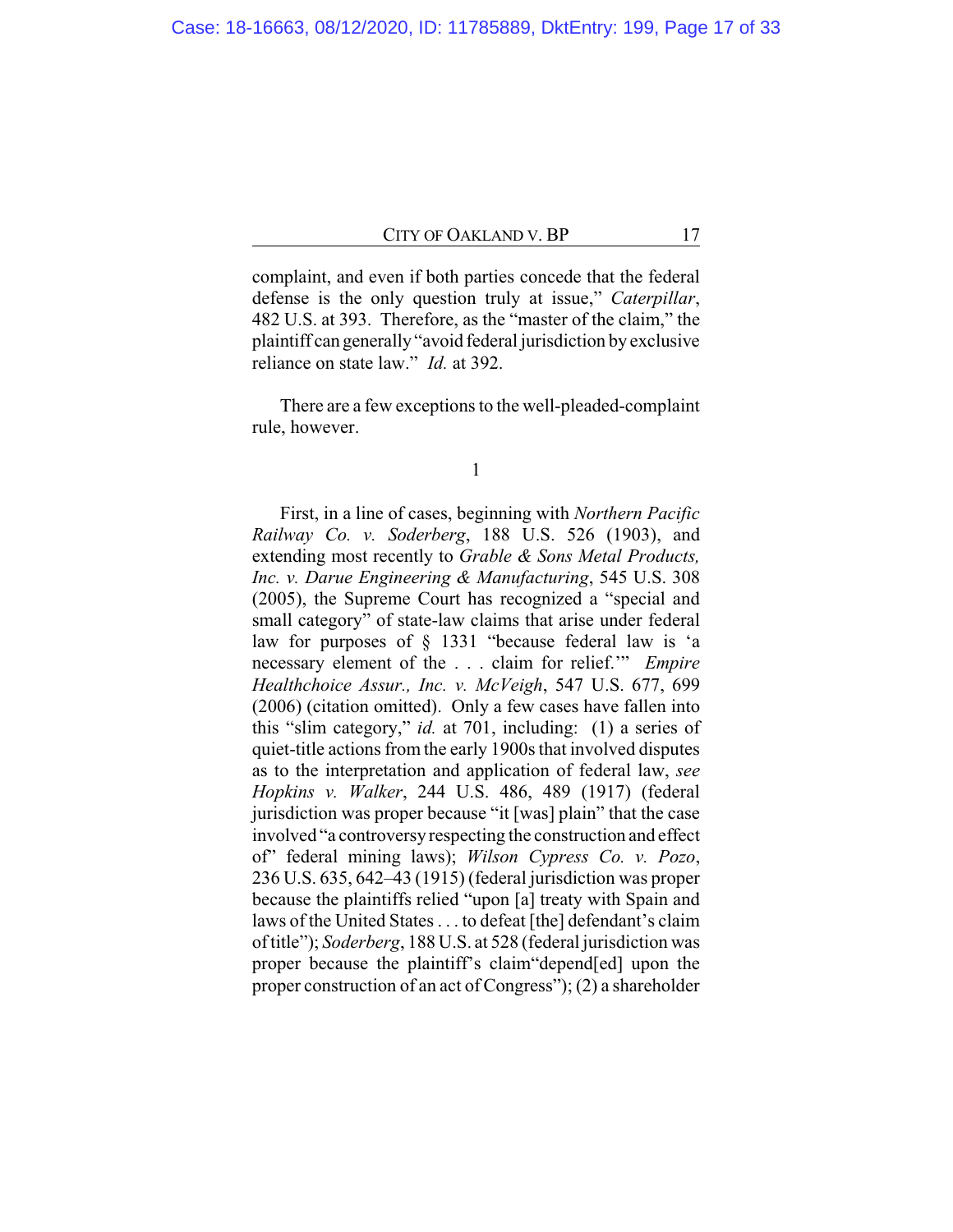action seeking to enjoin a Missouri corporation from investing in federal bonds on the ground that the federal act pursuant to which the bonds were issued was unconstitutional, *see Smith v. Kan. City Title & Tr. Co.*, 255 U.S. 180, 201 (1921); and (3) a state-quiet title action claiming that property had been unlawfully seized by the Internal Revenue Service (IRS) because the notice of the seizure did not comply with the Internal Revenue Code, *see Grable*, 545 U.S. at 311. In other cases where parties have sought to invoke federal jurisdiction for state-law claims, the Court has concluded that jurisdiction was lacking, even when the claims were premised on violations of federal law, *see Merrell Dow Pharm.*, 478 U.S. at 805–07; *Moore v. Chesapeake & Ohio Ry. Co.*, 291 U.S. 205, 210 (1934), required remedies "contemplated by a federal statute," *Empire Healthchoice*, 547 U.S. at 690, or required the interpretation and application of a federal statute in a hypothetical case underlying a legal malpractice claim, *see Gunn v. Minton*, 568 U.S. 251, 259 (2013).

The Court has articulated a test for deciding when this exception to the well-pleaded-complaint rule applies. As explained in *Grable* and later in *Gunn*, federal jurisdiction over a state-law claim will lie if a federal issue is "(1) necessarily raised, (2) actually disputed, (3) substantial, and (4) capable of resolution in federal court without disrupting the federal-state balance approved by Congress." *Gunn*, 568 U.S. at 258 (citing *Grable*, 545 U.S. at 314). All four requirements must be met for federal jurisdiction to be proper. *Id.*

The Court has often focused on the third requirement, the question whether a case "turn[s] on substantial questions of federal law." *Grable*, 545 U.S. at 312. This inquiry focuses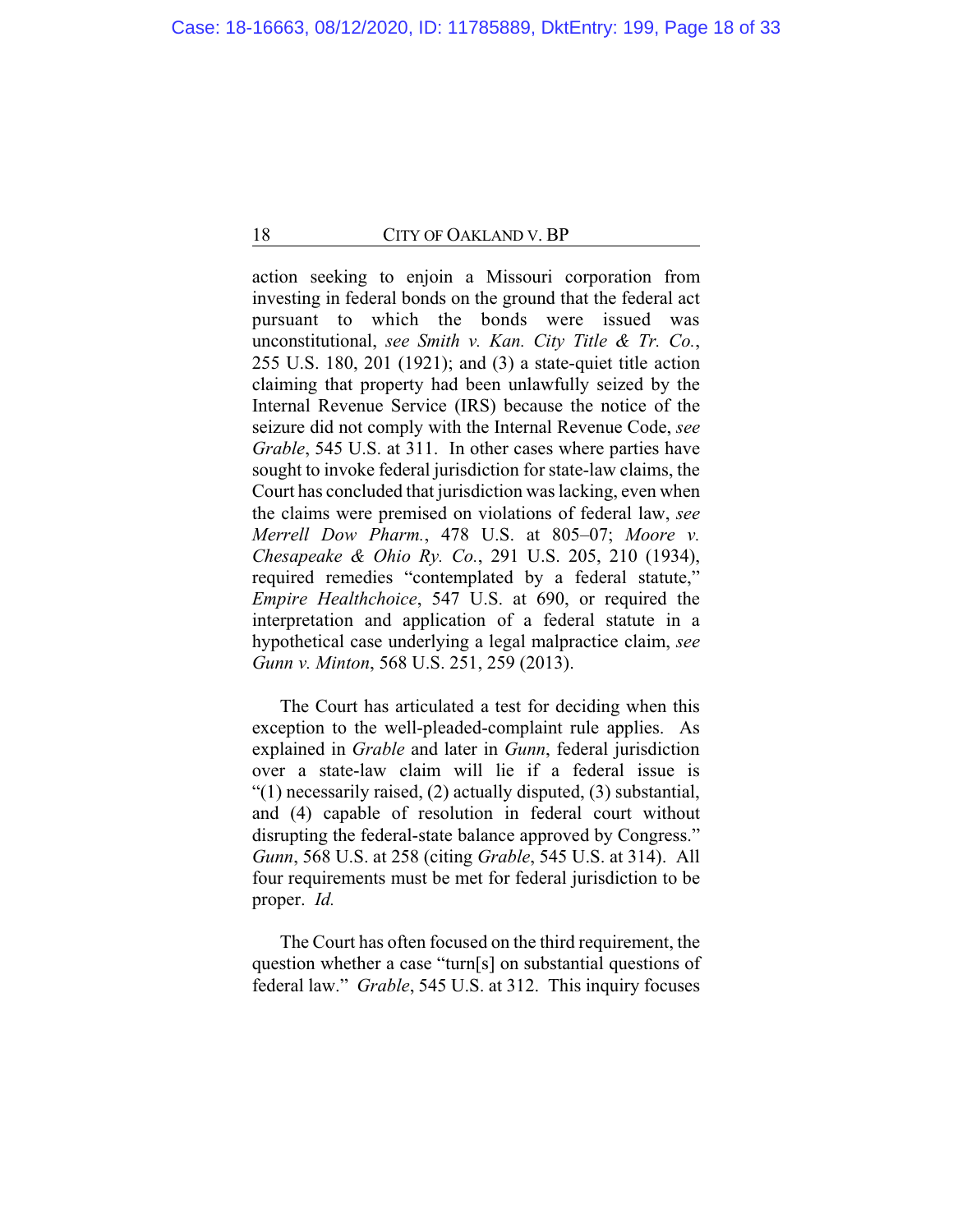on the importance of a federal issue "to the federal system as a whole." *Gunn*, 568 U.S. at 260. An issue has such importance when it raises substantial questions as to the interpretation or validity of a federal statute, *see Smith*, 255 U.S. at 201; *Hopkins*, 244 U.S. at 489–90, or when it challenges the functioning of a federal agency or program, *see Grable*, 545 U.S. at 315 (holding there was federal jurisdiction to address an action challenging the IRS's ability to satisfy tax delinquencies by seizing and disposing of property); *cf. Bennett v. Sw. Airlines Co.*, 484 F.3d 907, 911 (7th Cir. 2007) (holding that federal jurisdiction was lacking because, among other reasons, the plaintiffs did not "challenge the validity of any federal agency's or employee's action"). Moreover, an issue may qualify as substantial when it is a "pure issue of law," *Empire Healthchoice*, 547 U.S. at 700 (citation omitted), that directly draws into question "the constitutional validity of an act of Congress," *Smith*, 255 U.S. at 201, or challenges the actions of a federal agency, *see Grable*, 545 U.S. at 310, and a ruling on the issue is "both dispositive of the case and would be controlling in numerous other cases," *Empire Healthchoice*, 547 U.S. at 700 (citing *Grable*, 545 U.S. at 313). By contrast, a federal issue is not substantial if it is "fact-bound and situation-specific," *see id.* at 701, or raises only a hypothetical question unlikely to affect interpretations of federal law in the future, *see Gunn*, 568 U.S. at 261. A federal issue is not substantial merely because of its novelty, *see id.* at 262, or because it will further a uniform interpretation of a federal statute, *see Merrell Dow Pharm.*, 478 U.S. at 815–16.

2

A second exception to the well-pleaded-complaint rule is referred to as the "artful-pleading doctrine." This doctrine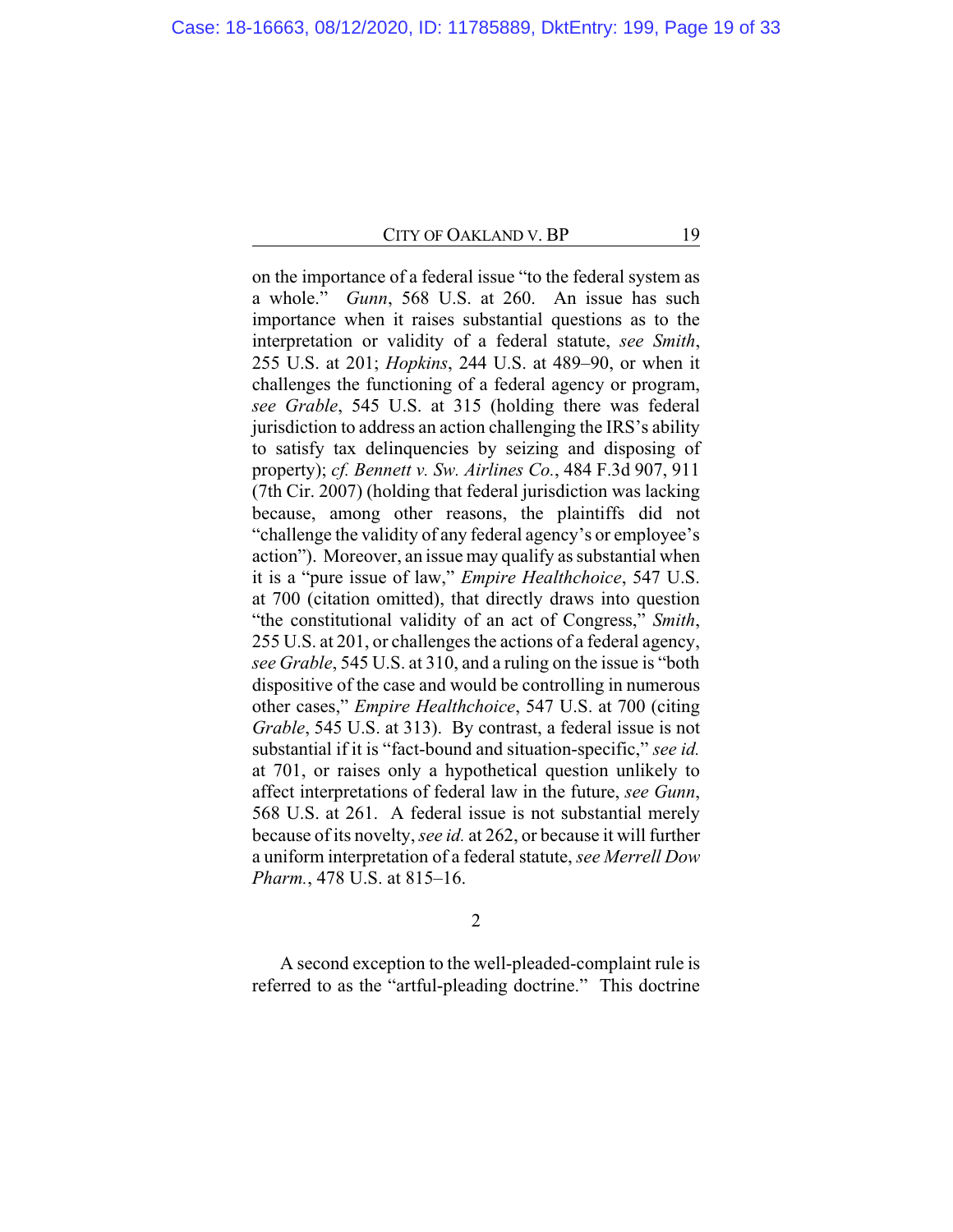"allows removal where federal law completely preempts a plaintiff's state-law claim," *Rivet v. Regions Bank of La.*, 522 U.S. 470, 475 (1998), meaning that "the pre-emptive force of the statute is so 'extraordinary' that it 'converts an ordinary state common-law complaint into one stating a federal claim for purposes of the well-pleaded complaint rule,'" *Caterpillar*, 482 U.S. at 393 (quoting *Metro. Life Ins. Co. v. Taylor*, 481 U.S. 58, 65 (1987)). To have this effect, a federal statute must "provide[] the exclusive cause of action for the claim asserted and also set forth procedures and remedies governing that cause of action." *Beneficial Nat'l Bank v. Anderson*, 539 U.S. 1, 8 (2003).

The Supreme Court has identified only three statutes that meet this criteria: (1) § 301 of the Labor Management Relations Act (the LMRA), 29 U.S.C. § 185, which "displace[s] entirely any state cause of action 'for violation of contracts between an employer and a labor organization,'" *Franchise Tax Bd. of Cal. v. Constr. Laborers Vacation Tr. for S. Cal.*, 463 U.S. 1, 23 (1983) (citation omitted); (2) § 502(a) of the Employee Retirement Income Security Act of 1974 (ERISA), 29 U.S.C. § 1132(a), which preempts statelaw claims asserting improper processing of a claim for benefits under an employee-benefit plan regulation by ERISA, *Metro. Life Ins.*, 481 U.S. at 65–66; and (3) §§ 85 and 86 of the National Bank Act, 12 U.S.C. §§ 85, 86, which provide the "exclusive cause of action for usury claims against national banks," *Beneficial Nat'l Bank*, 539 U.S. at 9. In light of these cases, we have held that complete preemption for purposes of federal jurisdiction under § 1331 exists when Congress: (1) intended to displace a state-law cause of action, and (2) provided a substitute cause of action. *Hansen v. Grp. Health Coop.*, 902 F.3d 1051, 1057 (9th Cir. 2018) (citing *Beneficial Nat'l Bank*, 539 U.S. at 8); *accord*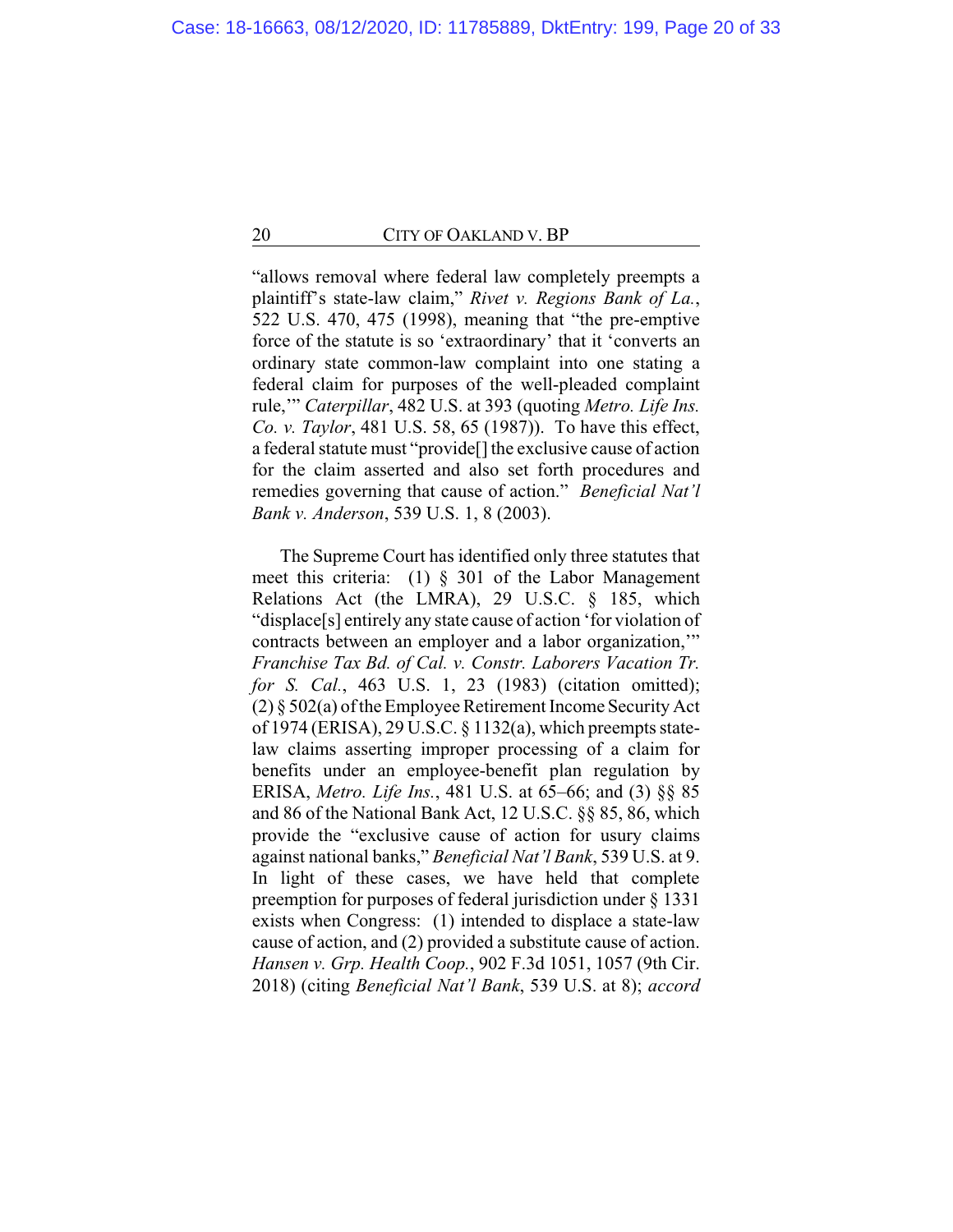*Hunter v. United Van Lines*, 746 F.2d 635, 642–43 (9th Cir. 1984).

B

We now consider whether the district court erred in concluding it had jurisdiction over the Cities' complaints under § 1331. At the time of removal, each complaint asserted only a single cause of action for public nuisance under California law. Under the well-pleaded-complaint rule, the district court lacked federal-question jurisdiction unless one of the two exceptions to the well-pleaded-complaint rule applies.

1

We first consider whether the Cities' state-law claim for public nuisance falls within the "special and small category" of state-law claims that arise under federal law. *Empire Healthchoice*, 547 U.S. at 699. The gist of the Cities' claim is that the Energy Companies' production and promotion of fossil fuels has resulted in rising sea levels, causing harm to the Cities. Under the Court's test, we must determine whether, by virtue of this claim, a federal issue is "(1) necessarily raised, (2) actually disputed, (3) substantial, and (4) capable of resolution in federal court without disrupting the federal-state balance approved by Congress." *Gunn*, 568 U.S. at 258 (citing *Grable*, 545 U.S. at 314).

Even assuming that the Cities' allegations could give rise to a cognizable claim for public nuisance under federal common law, *cf. Am. Elec. Power Co. v. Connecticut ("AEP")*, 564 U.S. 410, 423 (2011), the district court did not have jurisdiction under  $\S 1331$  because the state-law claim for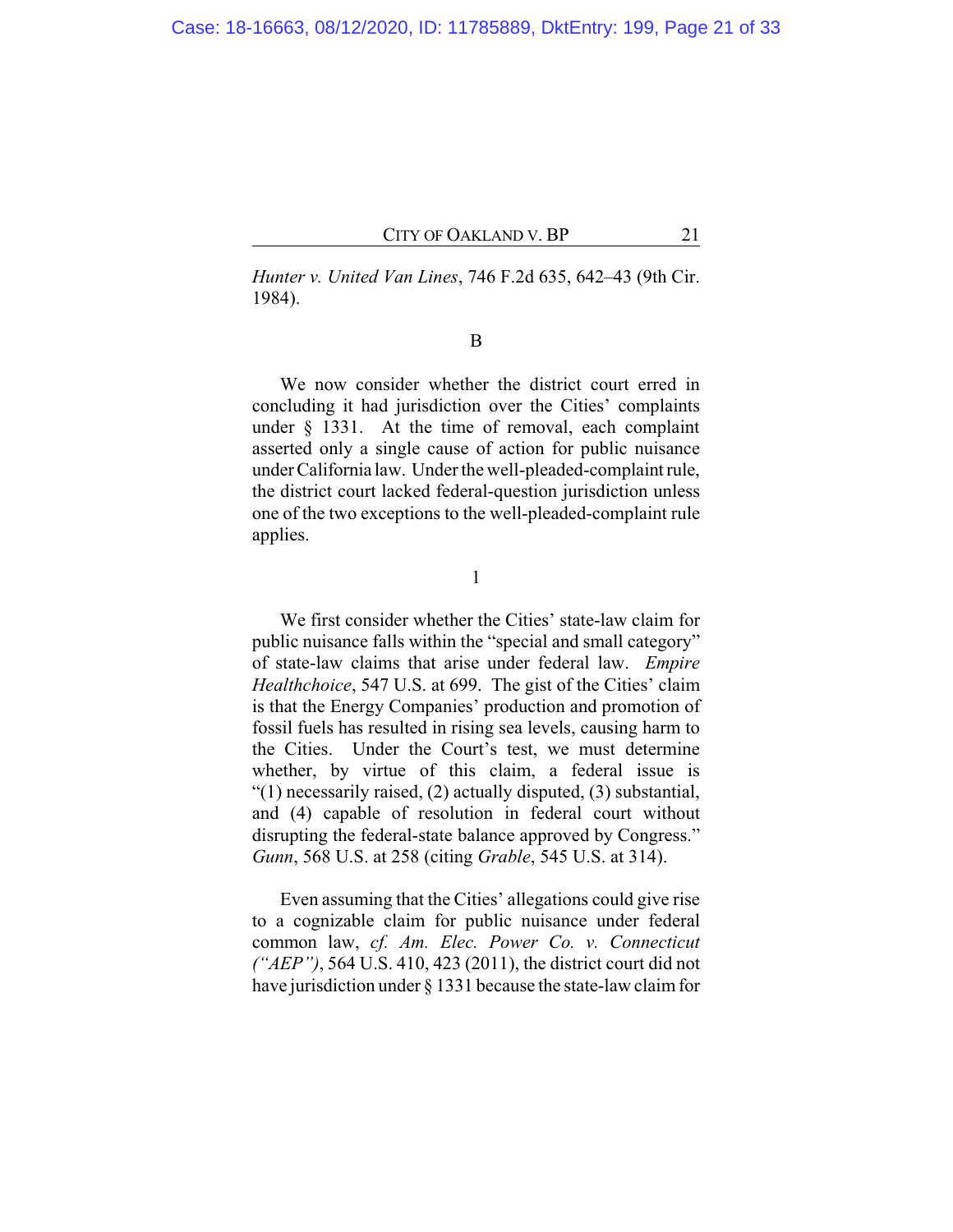public nuisance fails to raise a substantial federal question. Adjudicating the claim does not require resolution of a substantial question of federal law: the claim neither requires an interpretation of a federal statute, *cf. Grable*, 545 U.S. at 310; *Hopkins*, 244 U.S. at 489, nor challenges a federal statute's constitutionality, *cf. Smith*, 255 U.S. at 199*.* The Energy Companies also do not identify a legal issue necessarily raised by the claim that, if decided, will "be controlling in numerous other cases." *Empire Healthchoice*, 547 U.S. at 700 (citing *Grable*, 545 U.S. at 313). Indeed, it is not clear that the claim requires an interpretation or application of federal law at all, because the Supreme Court has not yet determined that there is a federal common law of public nuisance relating to interstate pollution, *see AEP*, 564 U.S. at 423, and we have held that federal publicnuisance claims aimed at imposing liability on energy producers for "acting in concert to create, contribute to, and maintain global warming" and "conspiring to mislead the public about the science of global warming," *Native Vill. of Kivalina v. ExxonMobil Corp.*, 696 F.3d 849, 854 (9th Cir. 2012), are displaced by the Clean Air Act, *id.* at 858.

Rather than identify a legal issue, the Energy Companies suggest that the Cities' state-law claim implicates a variety of "federal interests," including energy policy, national security, and foreign policy.**<sup>6</sup>** The question whether the Energy Companies can be held liable for public nuisance based on production and promotion of the use of fossil fuels and be required to spend billions of dollars on abatement is no doubt an important policy question, but it does not raise a

**<sup>6</sup>** We do not address whether such interests may give rise to an affirmative federal defense because such a defense is not grounds for federal jurisdiction. *See, e.g.*, *Caterpillar*, 482 U.S. at 393.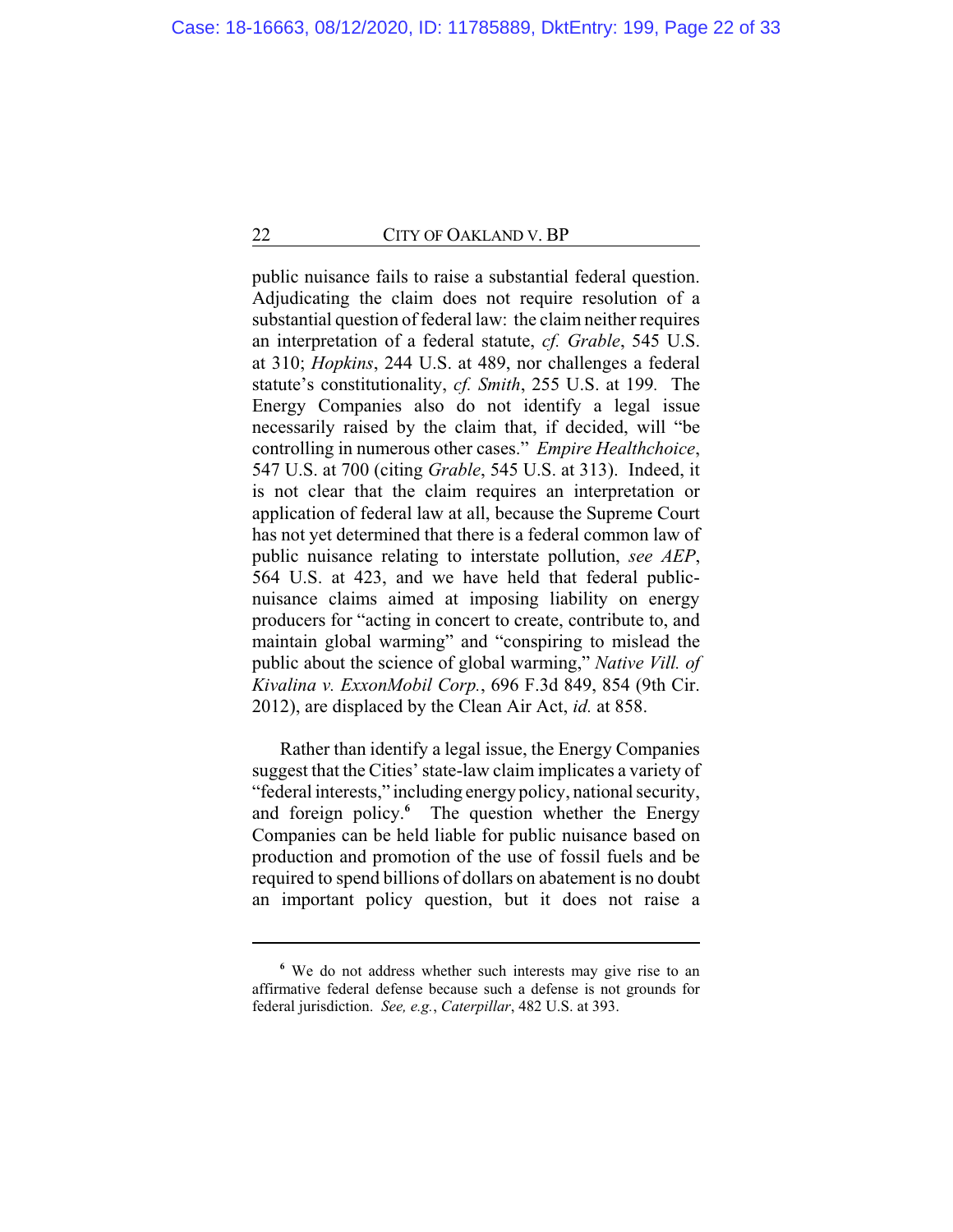substantial question of federal law for the purpose of determining whether there is jurisdiction under § 1331. *Cf. Empire Healthchoice*, 547 U.S. at 701 (holding that the federal government's "overwhelming interest in attracting able workers to the federal workforce" and "in the health and welfare of the federal workers upon whom it relies to carry out its functions" was insufficient to transform a "state-courtinitiated tort litigation" into a "federal case"). Finally, evaluation of the Cities' claim that the Energy Companies' activities amount to a public nuisance would require factual determinations, and a state-law claim that is "fact-bound and situation-specific" is not the type of claim for which federalquestion jurisdiction lies. *Id.*; *see also Bennett*, 484 F.3d at 910 (holding that federal jurisdiction was lacking when the case required "a fact-specific application of rules that come from both federal and state law rather than a context-free inquiry into the meaning of a federal law").

Given that the Cities' state-law claim does not raise a substantial federal issue, the claim does not fit within the "slim category *Grable* exemplifies," *Empire Healthchoice*, 547 U.S. at 701, and we need not consider the remaining requirements articulated in *Grable*.

2

The Energy Companies also argue that the Cities' statelaw claim for public nuisance arises under federal law because it is completely preempted by the Clean Air Act. This argument also fails.

The Clean Air Act is not one of the three statutes that the Supreme Court has determined has extraordinary preemptive force. *See Ansley v. Ameriquest Mortg. Co.*, 340 F.3d 858,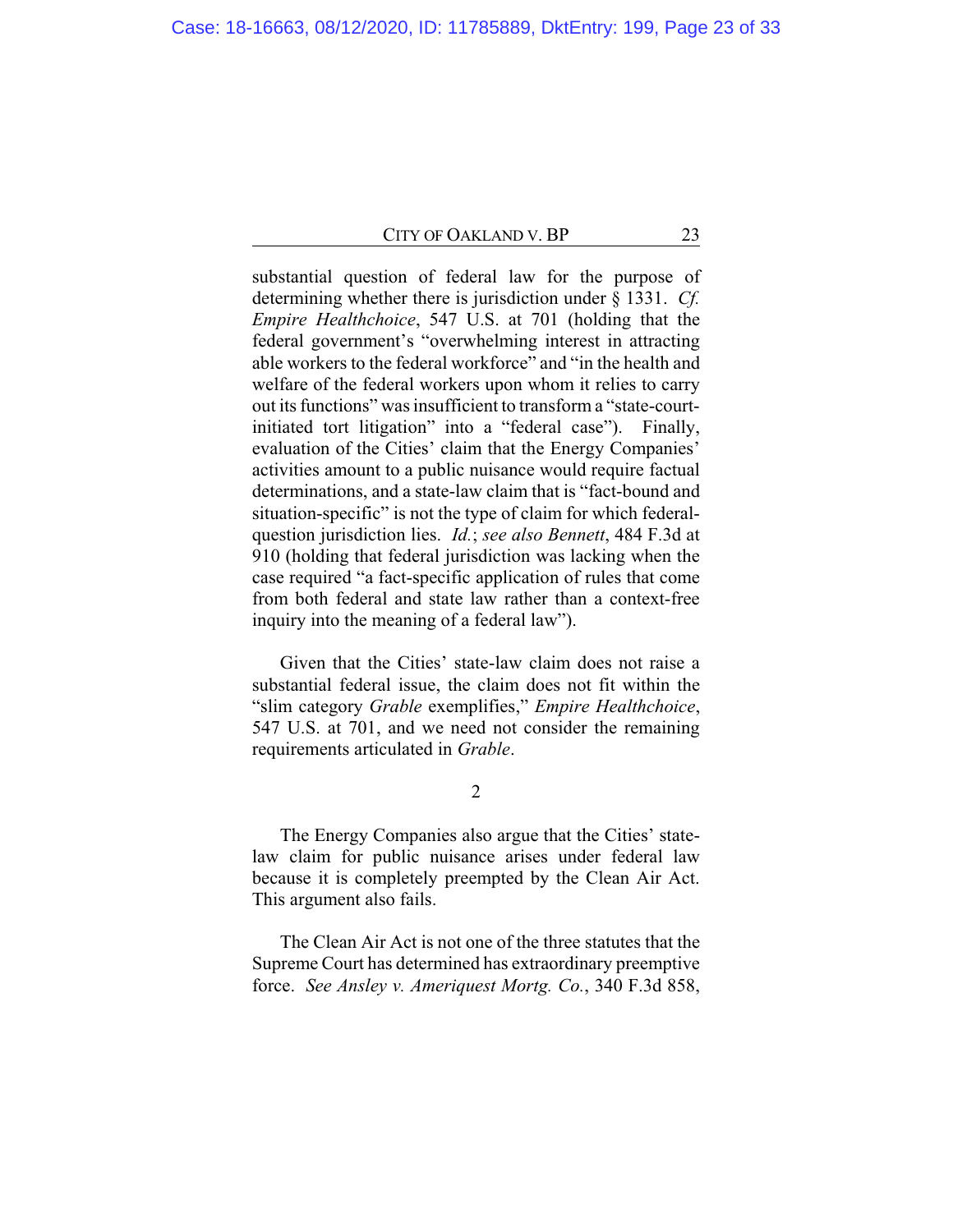862 (9th Cir. 2003). Rather, the Supreme Court has left open the question whether the Clean Air Act preempts a state-law nuisance claim under ordinary preemption principles. *AEP*, 564 U.S. at 429 ("In light of our holding that the Clean Air Act displaces federal common law, the availability *vel non* of a state [nuisance] lawsuit depends, *inter alia*, on the preemptive effect of the federal Act."). Nor does the Clean Air Act meet either of the two requirements for complete preemption. *See, e.g.*, *Hansen*, 902 F.3d at 1057.

First, the statutory language does not indicate that Congress intended to preempt "every state law cause of action within the scope" of the Clean Air Act. *In re NOS Commc'ns, MDL No. 1357*, 495 F.3d 1052, 1058 (9th Cir. 2007); *see also Beneficial Nat'l Bank*, 539 U.S. at 11 (holding that federal law provides the exclusive cause of action for usury claims against national banks such that there is "no such thing as a state-law claim of usury against a national bank"). Rather, the statute indicates that Congress intended to preserve state-law causes of action pursuant to a saving clause, 42 U.S.C. § 7416,**<sup>7</sup>** which "makes clear that states retain the right to 'adopt or enforce' common law standards that apply to emissions" and preserves "[s]tate common law standards . . . against preemption," *Merrick v. Diageo Ams. Supply, Inc.*, 805 F.3d 685, 690, 691 (6th Cir. 2015) (citation

**<sup>7</sup>** Section 7416 provides, "Except as otherwise provided in [statutory exceptions not applicable here] nothing in this chapter shall preclude or deny the right of any State or political subdivision thereof to adopt or enforce (1) any standard or limitation respecting emissions of air pollutants or (2) any requirement respecting control or abatement of air pollution," except that no state or local government may "adopt or enforce any emission standard or limitation which is less stringent than the standard or limitation" provided for by the Clean Air Act and its implementing plan. 42 U.S.C. § 7416.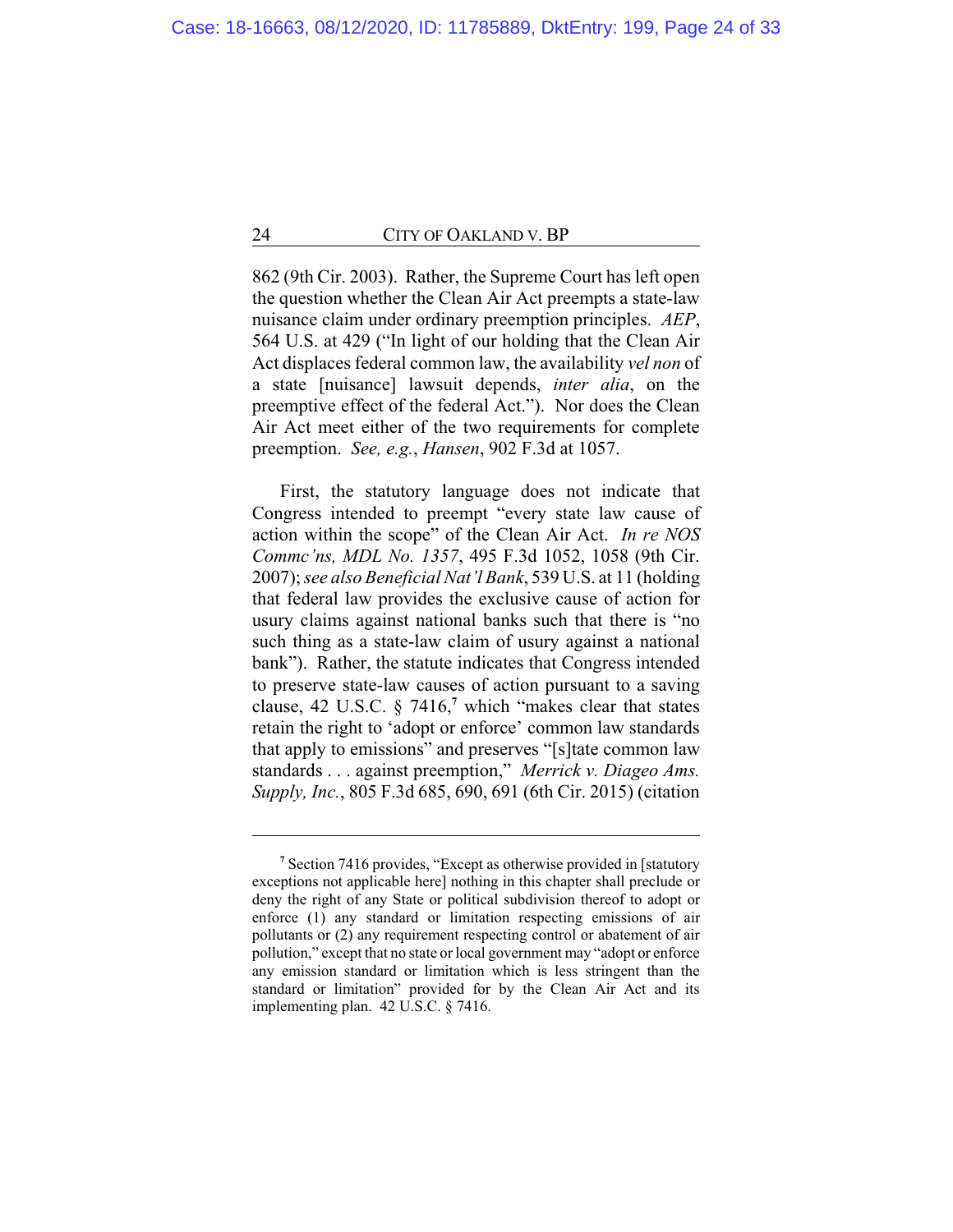omitted). When a federal statute has a saving clause of this sort, Congress did not intend complete preemption, because "there would be nothing . . . to 'save'" if Congress intended to preempt every state cause of action within the scope of the statute. *In re NOS*, 495 F.3d at 1058. Moreover, the Clean Air Act's statement that "air pollution control at its source is the primary responsibility of States and local governments," 42 U.S.C. § 7401(a)(3), weighs against a conclusion that Congress intended to displace state-law causes of action.

Second, the Clean Air Act does not provide the Cities with a "substitute[]" cause of action, *Hansen*, 902 F.3d at 1057, that is, a cause of action that would allow the Cities to "remedy the wrong [they] assert[] [they] suffered," *Hunter*, 746 F.2d at 643. While the Clean Air Act allows a plaintiff to file a petition to seek judicial review of certain actions taken by the Environmental Protection Agency, 42 U.S.C. § 7607(b)(1), it does not provide a federal claim or cause of action for nuisance caused by global warming. Moreover, the CleanAir Act's citizen-suit provision, § 7604, permits actions for violations of the Clean Air Act, but it does not provide the Cities with a free-standing cause of action for nuisance that allows for compensatory damages, *see* § 7604(a); *Mulcahey v. Columbia Organic Chems. Co.*, 29 F.3d 148, 150 & n.3 (4th Cir. 1994). Thus, the Clean Air Act satisfies neither requirement for complete preemption.

\*\*\*

In sum, because neither exception to the well-pleadedcomplaint rule applies to the Cities' original complaints, the district court erred in holding that it had jurisdiction under 28 U.S.C. § 1331 at the time of removal.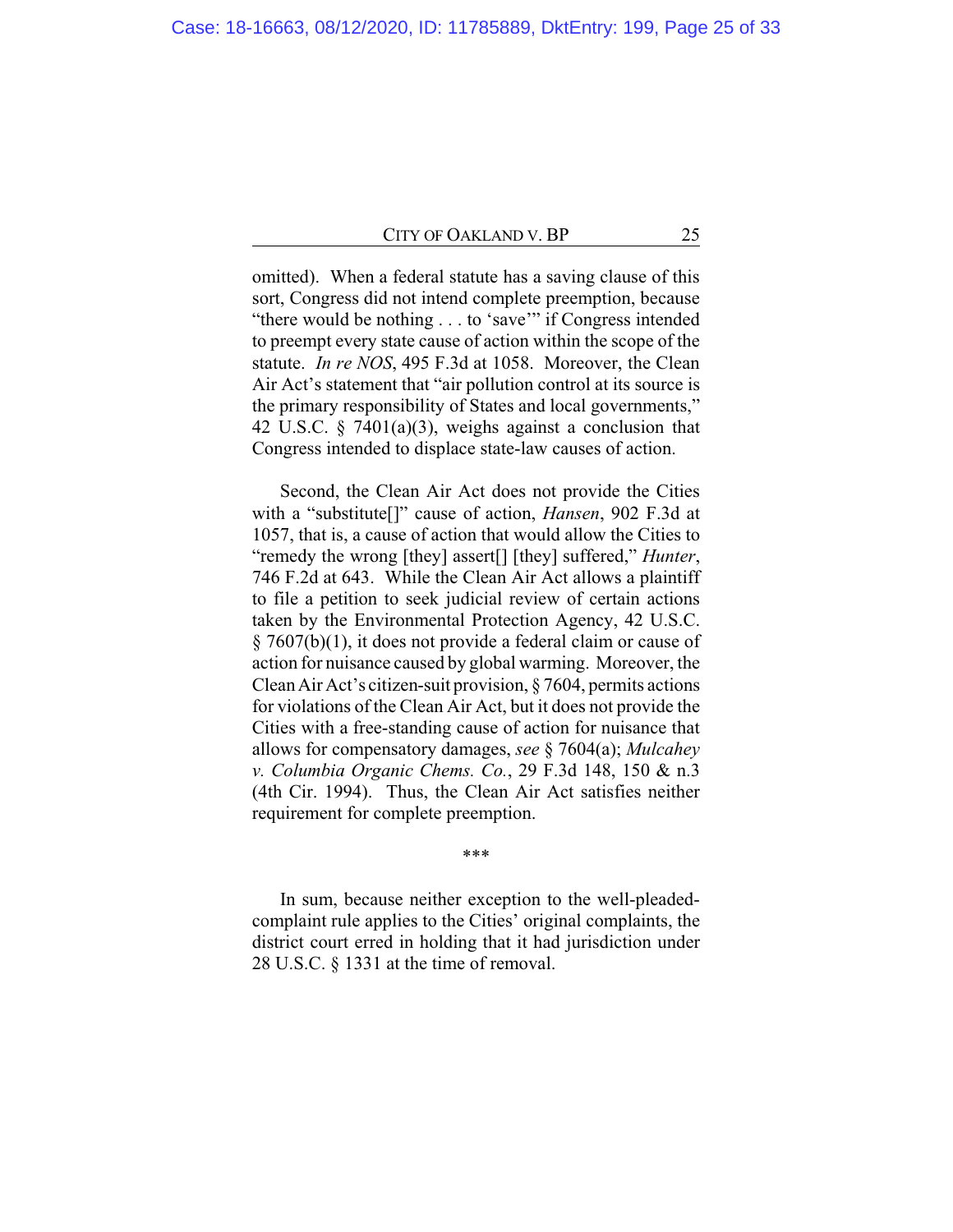# III

Although the district court lacked jurisdiction under 28 U.S.C. § 1331 at the time of removal, that does not end our inquiry. This is because the Cities cured any subjectmatter jurisdiction defect by amending their complaints to assert a claim under federal common law. *See Pegram v. Herdrich*, 530 U.S. 211, 215 n.2 (2000) (holding that there was "jurisdiction regardless of the correctness of the removal" because the "amended complaint alleged ERISA violations, over which the federal courts have jurisdiction"); *Singh v. Am. Honda Fin. Corp.*, 925 F.3d 1053, 1070 (9th Cir. 2019); *Retail Prop. Tr. v. United Bhd. of Carpenters & Joiners of Am.*, 768 F.3d 938, 949 & n.6 (9th Cir. 2014). **8** Thus, at the time the district court dismissed the Cities' complaints, there was subject-matter jurisdiction because the operative pleadings asserted a claim "arising under" federal common law. 28 U.S.C. § 1331. Based on this cure, the Energy Companies raise two arguments as to why we can affirm the district court's dismissals, even if there was no subject-matter jurisdiction at the time of removal.

First, the Energy Companies argue that the Cities waived the argument that the district court erred in refusing to remand the cases to state court because the Cities amended their complaints to assert a claim under federal common law. We disagree. The Cities moved for remand and stated, in their amended complaints, that they included a federal claim "to conform to the [district court's] ruling" and that they

**<sup>8</sup>** We reject the Cities' argument that any subject-matter jurisdiction defect was not cured because they acted involuntarily when they added a federal claim to their complaints. Once a plaintiff asserts a federal claim, regardless whether the plaintiff does so under protest, the district court has subject-matter jurisdiction. *Cf. Pegram*, 530 U.S. at 215 n.2.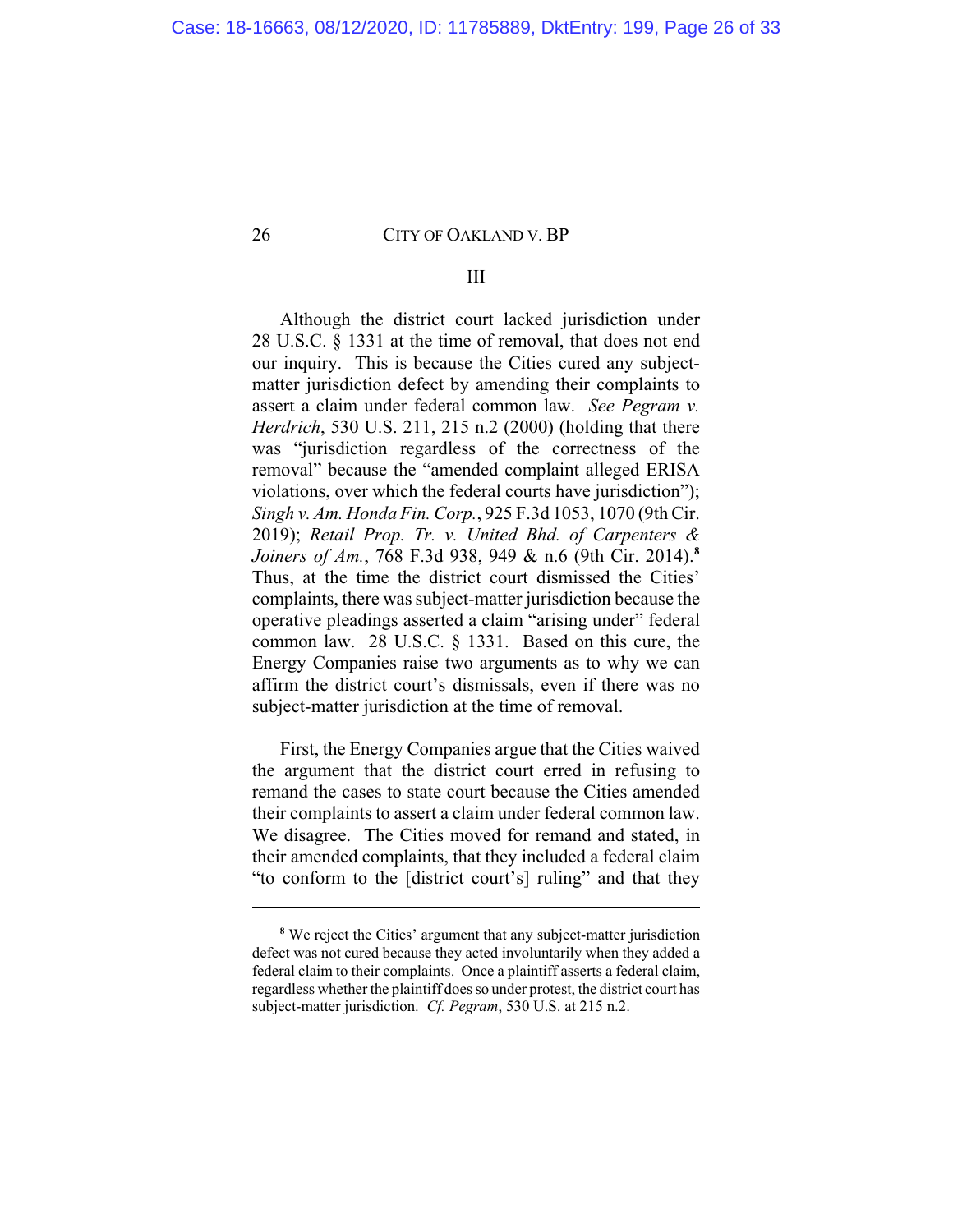"reserve[d] all rights with respect to whether jurisdiction is proper in federal court." This was sufficient to preserve the argument that removal was improper. *See Caterpillar Inc. v. Lewis*, 519 U.S. 61, 73–74 (1996); *Singh*, 925 F.3d at 1066.

Second, the Energy Companies argue that any impropriety with respect to removal can be excused because "considerations of finality, efficiency, and economy," *Lewis*, 519 U.S. at 75, weigh in favor of affirming the district court's dismissal of the Cities' complaints. Again, we disagree.

Section 1441(a) requires that a case be "fit for federal adjudication at the time [a] removal petition is filed." *Id.* at 73. $\degree$  Because a party violates  $\frac{8}{9}$  1441(a) if it removes a case that is not fit for federal adjudication, a district court generally must remand the case to state court, even if subsequent actions conferred subject-matter jurisdiction on the district court. *See, e.g.*, *O'Halloran v. Univ. of Wash.*, 856 F.2d 1375, 1380–81 (9th Cir. 1988) (directing a district court to remand a complaint to state court even though the plaintiff amended her complaint to assert violations of federal law after the district court denied a motion to remand).

28 U.S.C. § 1441(a).

**<sup>9</sup>** Section 1441(a) provides, in relevant part:

<sup>[</sup>A]ny civil action brought in a State court of which the district courts of the United States have original jurisdiction, may be removed by the defendant or the defendants, to the district court of the United States for the district and division embracing the place where such action is pending.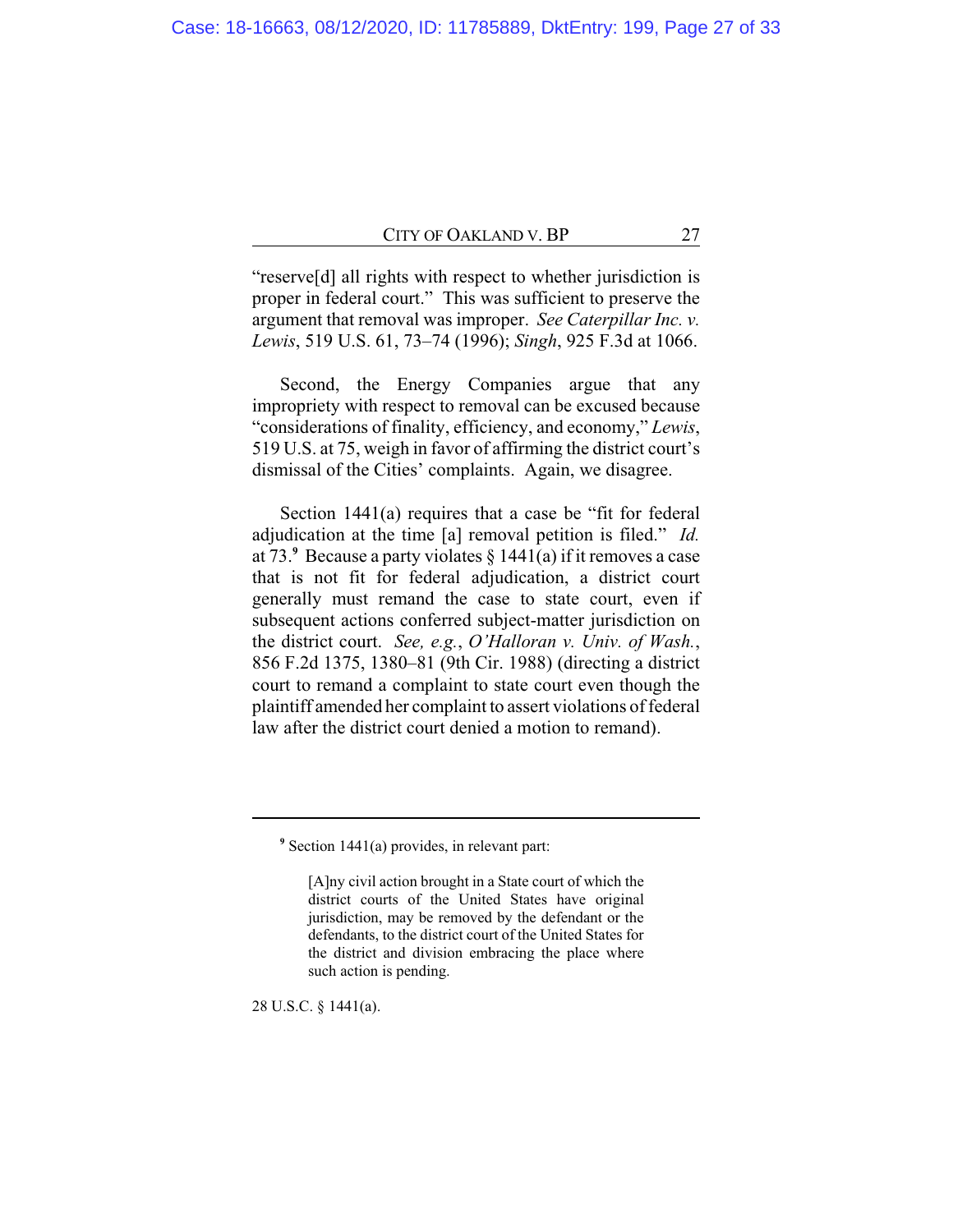There is, however, a narrow exception to this rule that takes into account "considerations of finality, efficiency, and economy." *Singh*, 925 F.3d at 1065 (quoting *Grupo Dataflux v. Atlas Glob. Grp., L.P.*, 541 U.S. 567, 574 (2004)). Specifically, when a jurisdictional defect has been cured after removal and the case has been tried in federal court, a violation of  $\S$  1441(a) can be excused if remanding the case to state court would be inconsistent "with the fair and unprotracted administration of justice." *Id.* (quoting *Lewis*, 519 U.S. at 77).

The decision to excuse a violation of  $\S$  1441(a) depends on the stage of the underlying proceedings. When a case "has been tried in federal court," "considerations of finality, efficiency, and economy become overwhelming," *Lewis*, 519 U.S. at 75, and in those circumstances, the Supreme Court has refused to "wipe out the adjudication postjudgment" so long as the there was jurisdiction when the district court entered judgment, *id.* at 77; *see also Grubbs v. Gen. Elec. Credit Corp.*, 405 U.S. 699, 702 (1972). For instance, in *Lewis*, the Court excused a violation of § 1441(a) when the case was litigated in federal court for over three years, culminating in a six-day jury trial. 519 U.S. at 66–67. "Requiring [remand] after years of litigation," the Court explained, "would impose unnecessary and wasteful burdens on the parties, judges, and other litigants waiting for judicial attention." *Id.* at 76 (quoting *Newman-Green, Inc. v. Alfonzo-Larrain*, 490 U.S. 826, 836 (1989)). We have extended this reasoning to cases where the district court resolves "state law issues on the merits" at summary judgment. *Singh*, 925 F.3d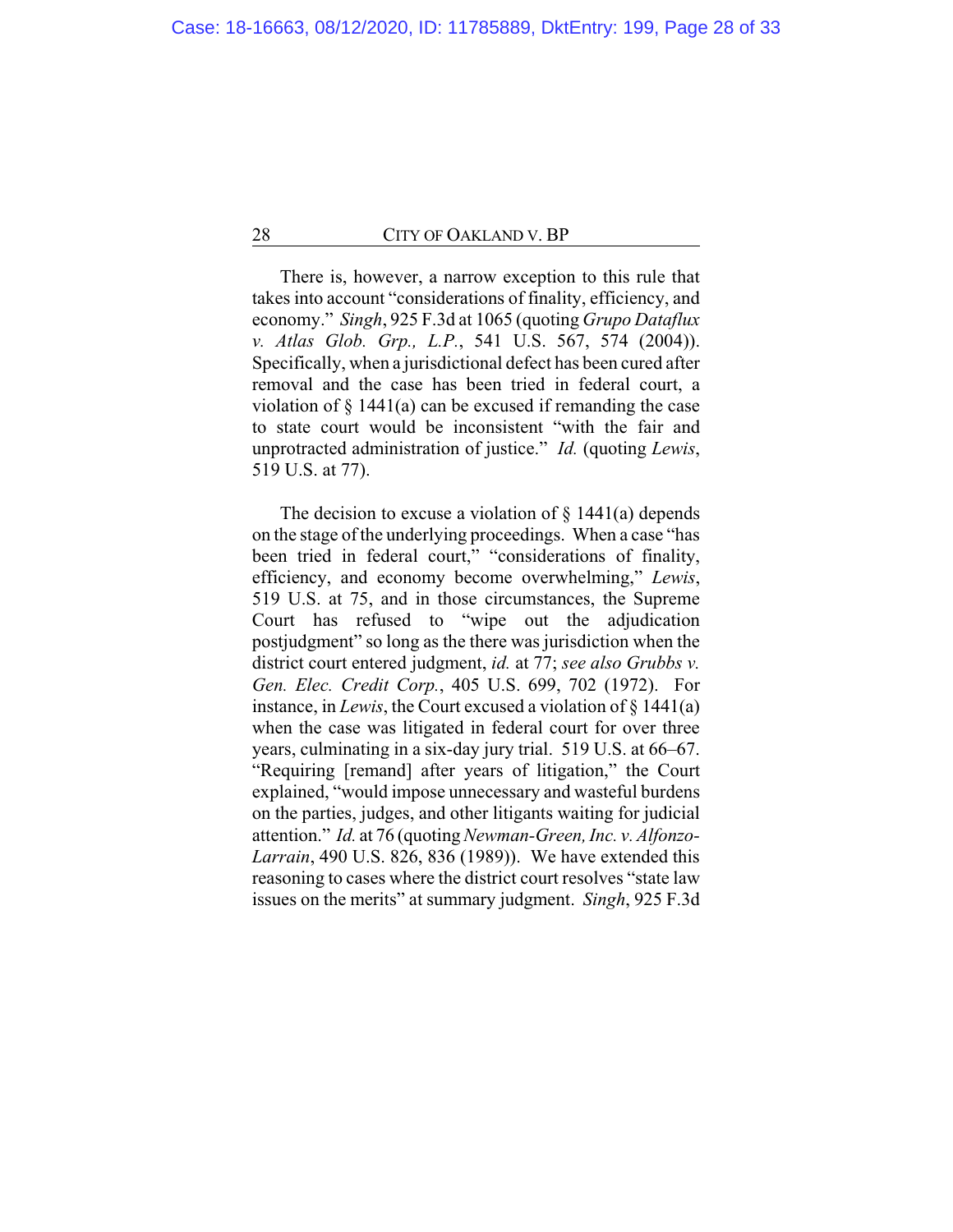at  $1071$ <sup>10</sup> For instance, we excused a violation of  $\S$  1441(a) when, after extensive motion practice and discovery, the district court granted summary judgment in favor of the defendants. *Id.* at 1061–62. We reasoned that the case was sufficiently analogous to one in which there was a trial on the merits and therefore held that "[c]onsiderations of finality, efficiency, and economy" counseled in favor of excusing the violation of § 1441(a). *Id.* at 1071 (quoting *Lewis*, 519 U.S. at 75).

This reasoning, however, generally will not apply when a district court dismisses a complaint for failure to state a claim under Rule 12(b)(6). That rule is designed "to enable defendants to challenge the legal sufficiency of complaints without subjecting themselves to discovery," the cost of which can be "prohibitive." *Rutman Wine Co. v. E. & J. Gallo Winery*, 829 F.2d 729, 738 (9th Cir. 1987). "[T]he purpose of a motion under Rule 12(b)(6) is to test the formal sufficiency of . . . [a] claim for relief; the motion is not a procedure for resolving a contest between the parties about the facts or the substantive merits of the plaintiff's case." 5B Arthur R. Miller et al., *Federal Practice & Procedure* § 1356 (3d ed. 2020). In contrast, a motion for summary judgment is designed to "test whether there is a genuine issue of material fact" and "often involves the use of pleadings, depositions, answers to interrogatories, and affidavits." *Id.*

**<sup>10</sup>** We have held that this rule does not apply when we reverse the grant of summary judgment, such that there is no longer a "judgment on the merits." *Prize Frize, Inc. v. Matrix (U.S.) Inc.*, 167 F.3d 1261, 1266 (9th Cir. 1999), *superseded by statute on other grounds as recognized in Abrego Abrego v. Dow Chem. Co.*, 443 F.3d 676, 681 (9th Cir. 2006); *accord Emard v. Hughes Aircraft Co.*, 153 F.3d 949, 962 (9th Cir. 1998), *abrogated on other grounds by Egelhoff v. Egelhoff ex rel. Breiner*, 532 U.S. 141, 146 (2001).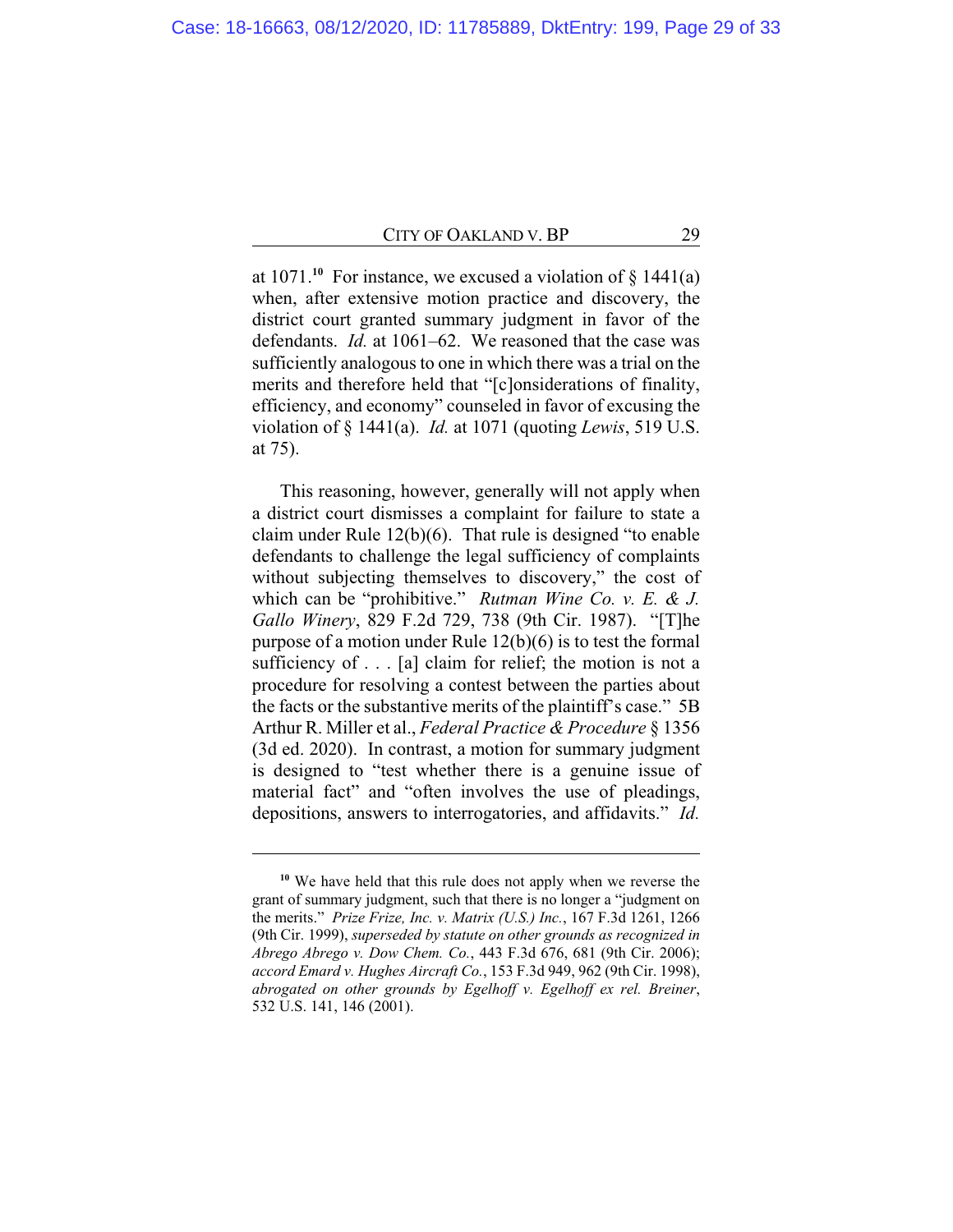Moreover, summary judgment is appropriate only if the "movant is entitled to judgment as a matter of law," Fed. R. Civ. P. 56(a), whereas "the usual course of action upon granting a defendant's Rule 12(b)(6) motion is to allow a plaintiff to amend his or her complaint," *Waste Control Specialists, LLC v. Envirocare of Tex., Inc.*, 199 F.3d 781, 786 (5th Cir.), *opinion withdrawn and superseded in part on reh'g*, 207 F.3d 225 (5th Cir. 2000).

In light of these differences, we agree with the Fifth Circuit that a dismissal under Rule 12(b)(6), unlike a grant of summary judgment, is generally "insufficient to forestall an otherwise proper remand." *Camsoft Data Sys., Inc. v. S. Elecs. Supply, Inc.*, 756 F.3d 327, 338 (5th Cir. 2014). We have recognized that the "concern for judicial economy" is slight when a case is pending for under a year, the plaintiff engages in no discovery, and the district court dismisses the case "at an early stage, prior to trial on the merits." *Dyer v. Greif Bros.*, 766 F.2d 398, 399, 401 (9th Cir. 1985), *superseded by statute on other grounds as stated in Beeman v. Olson*, 828 F.2d 620, 621 (9th Cir. 1987). A case consumes a "minimum of judicial resources" if it is pending for only a few months before it is dismissed under Rule 12(b)(6). *Waste Control Specialists*, 199 F.3d at 787. Likewise, the Sixth Circuit has recognized that "concerns for judicial economy" are insignificant when dismissal comes "so early in the pleadings stage that there has been minimal investment of the parties' time in discovery or of the court's time in judicial proceedings or deliberations." *Chivas Prods. Ltd. v. Owen*, 864 F.2d 1280, 1286–87 (6th Cir. 1988), *abrogated on other grounds by Tafflin v. Levitt*, 493 U.S. 455, 461 (1990). In short, "considerations of finality, efficiency, and economy" are rarely, if ever, "overwhelming" when a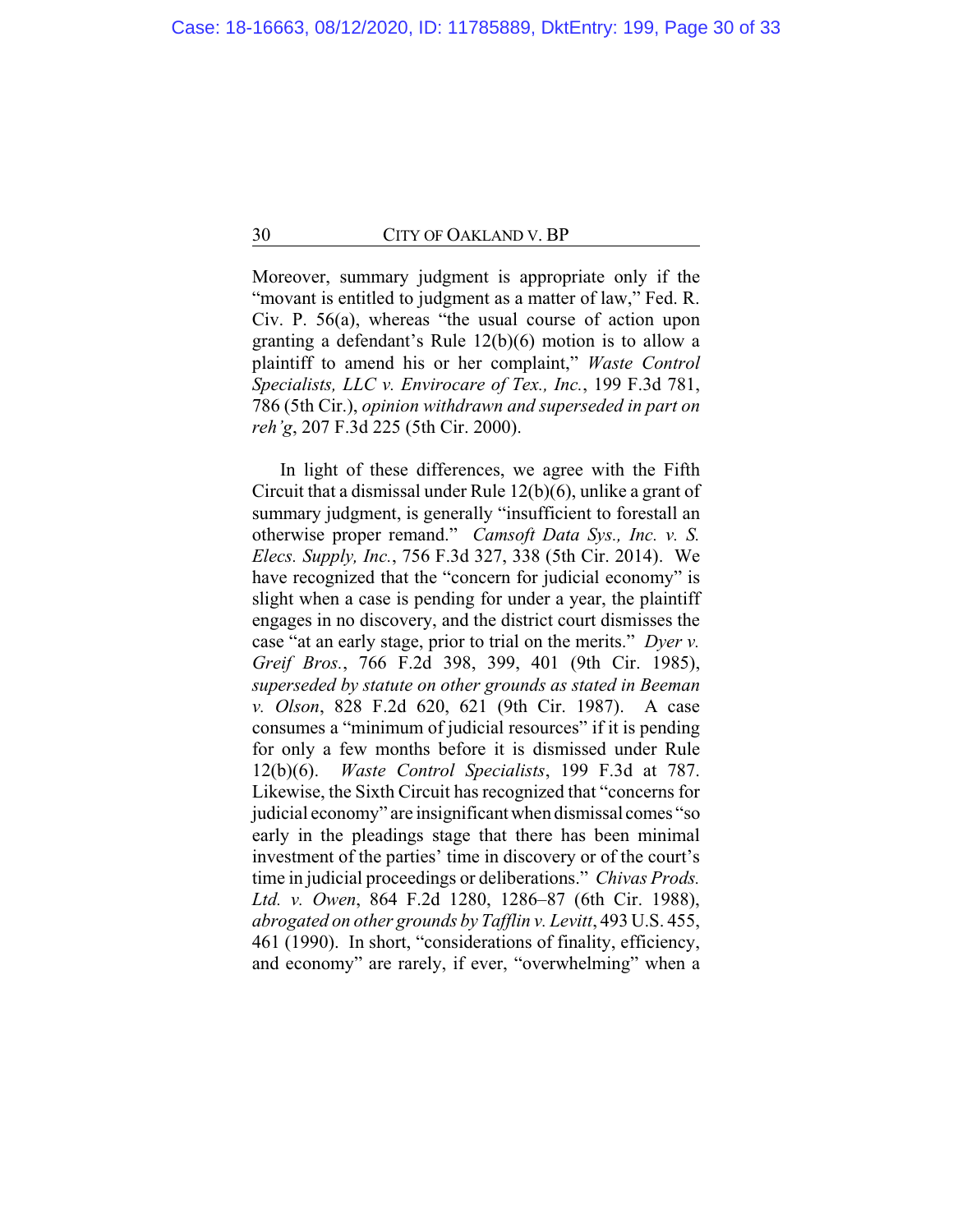district court dismisses a case at the pleading stage before the parties have engaged in discovery.**<sup>11</sup>**

In this case, "considerations of finality, efficiency, and economy" are far from "overwhelming." *Lewis*, 519 U.S. at 75*.* When the district court entered judgments, the cases had been on its docket for less than a year—just over eight months. The parties engaged in motion practice under Rule 12, and there had been no discovery. Although the district court held hearings and the parties presented a "tutorial" on global warming, that is a relatively modest use of judicial resources as compared to, for example, three years of litigation, culminating in a six-day jury trial. *See id.* at 66–67. Because the district court dismissed these cases at the pleading stage, after they were pending for less than a year and before the parties engaged in discovery, we conclude that "considerations of finality, efficiency, and economy" are not "overwhelming." *Id.* at 75; *see Camsoft Data Sys.*, 756 F.3d at 338; *Waste Control Specialists*, 199 F.3d at 786; *Dyer*, 766 F.2d at 401; *Chivas Prods.*, 864 F.2d at 1286–87. Accordingly, if there was not subject-matter jurisdiction at the time of removal, the cases must proceed in state court.

**<sup>11</sup>** In *Parrino v. FHP, Inc.*, we held that a defendant's failure to comply with a judge-made procedural requirement for removal did not warrant reversal of a dismissal under Rule 12(b)(6) and "remand of the matter to state court." 146 F.3d 699, 703 (9th Cir. 1998), *superseded by statute on other grounds as recognized in Abrego Abrego*, 443 F.3d at 681. But *Parrino* is not applicable when a case is removed in violation of § 1441(a), resulting in a "statutory defect" with respect to removal. *Grupo Dataflux*, 541 U.S. at 574.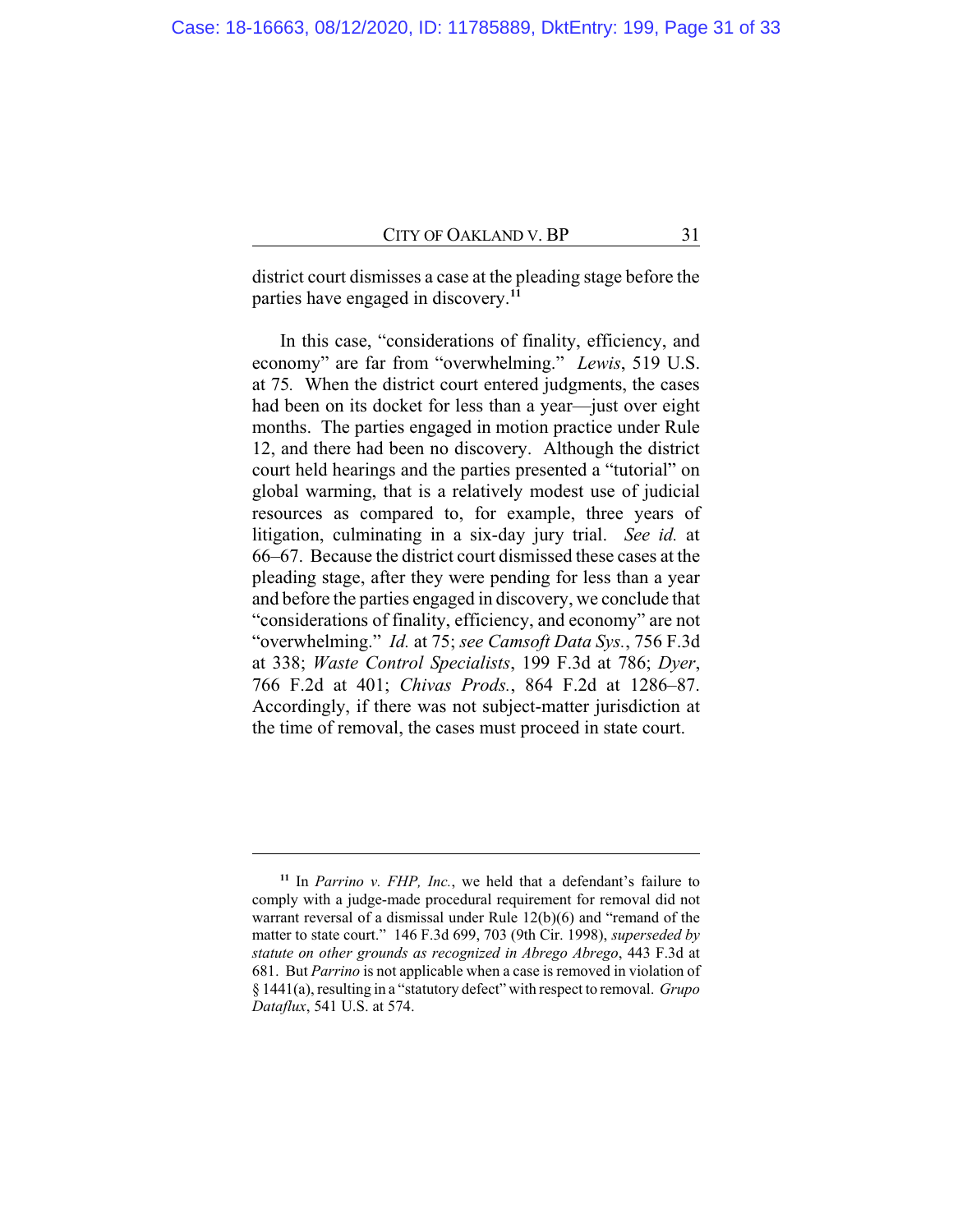## IV

The district court did not address the alternative bases for removal asserted in the Energy Companies' notices of removal. And we generally do not consider issues "not passed upon below." *Am. President Lines, Ltd. v. Int'l Longshore & Warehouse Union, Alaska Longshore Div., Unit 60*, 721 F.3d 1147, 1157 (9th Cir. 2013) (quoting *Singleton v. Wulff*, 428 U.S. 106, 120 (1976)). Accordingly, we remand these cases to the district court to determine whether there was an alternative basis for jurisdiction.**<sup>12</sup>** If there was not, the cases should be remanded to state court.**<sup>13</sup>** This panel will

<sup>&</sup>lt;sup>12</sup> The Energy Companies identified six alternate bases for subjectmatter jurisdiction in their notices of removal. *See supra* note 2. On appeal, the Energy Companies identified admiralty jurisdiction, 28 U.S.C. § 1333, as a seventh alternate basis for jurisdiction. As the Cities point out, however, the Energy Companies waived any argument related to admiralty jurisdiction by not invoking it in their notices of removal. *See* 28 U.S.C. § 1446(a) (notice of removal must "contain[] a short and plain statement of the grounds for removal"); *ARCO*, 213 F.3d at 1117 (notice of removal "cannot be amended to add a separate basis for removal jurisdiction after the thirty day period" (citation omitted)); *O'Halloran*, 856 F.2d at 1381 (same). Because the deadline for amending the notices of removal has passed, the Energy Companies may not rely on admiralty jurisdiction as a basis for removal on remand. Moreover, the Energy Companies' related argument that there is federal-question jurisdiction, 28 U.S.C. § 1331, because "the instrumentality of the alleged harm is the navigable waters of the United States," fails for the reasons set forth in Part II, *supra*.

**<sup>13</sup>** We do not reach the question whether the district court lacked personal jurisdiction over four of the defendants. If, on remand, the district court determines that the cases must proceed in state court, the Cities are free to move the district court to vacate its personal-jurisdiction ruling. *Cf. Ruhrgas AG v. Marathon Oil Co.*, 526 U.S. 574, 587–88 (1999) (stating that in most instances "expedition and sensitivity to state courts' coequal stature should impel [a] federal court to dispose of